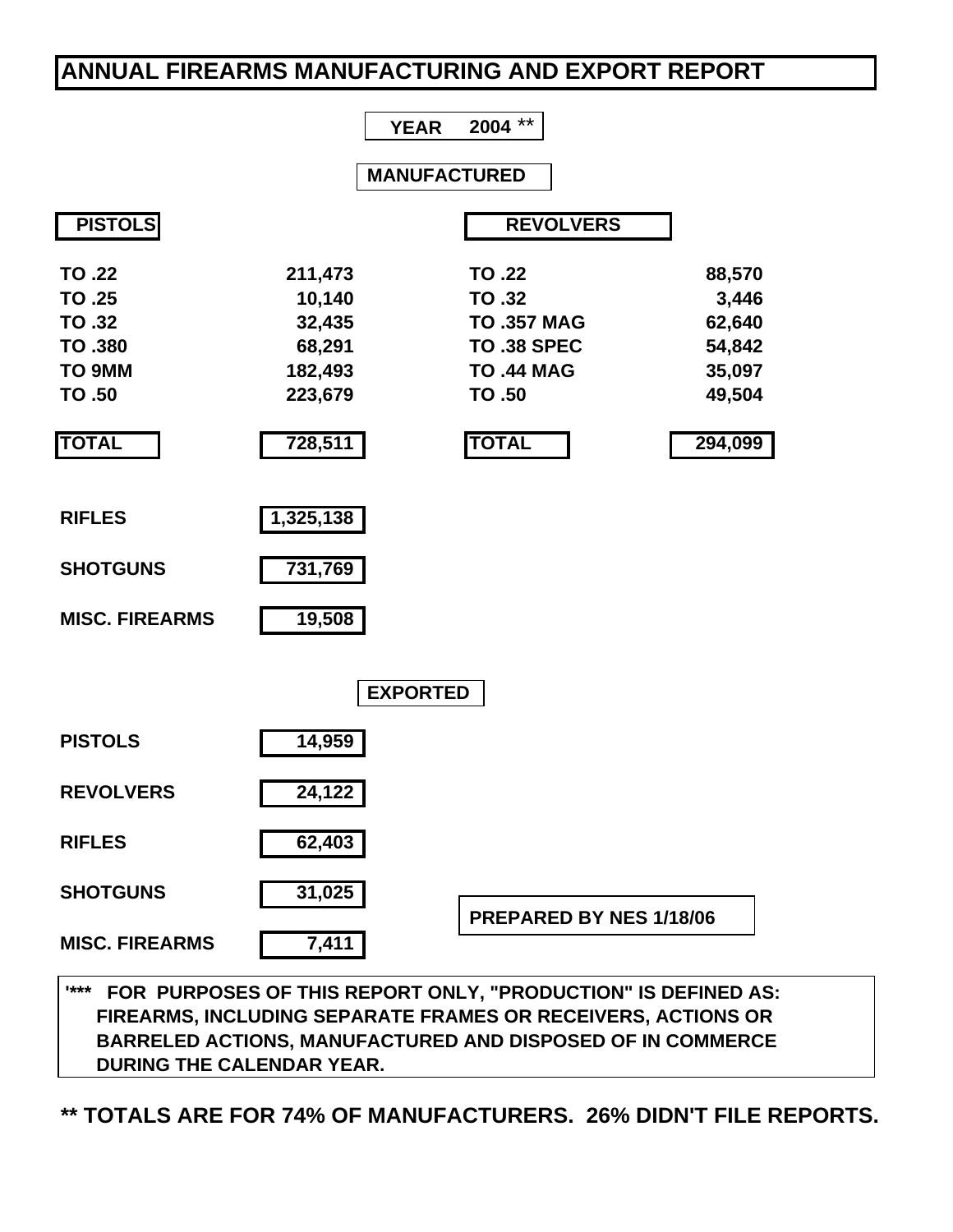### **PISTOLS MANUFACTURED IN 2004 PAGE 1 OF 12**

| <b>RDS KEY</b> | <b>LICENSE NAME</b>                                     | <b>STREET</b>                             | <b>CITY</b>                    | <b>ST</b> | <b>PISTOL</b><br>22 | <b>PISTOL</b><br>25 | <b>PISTOL</b><br>32 | <b>PISTOL</b><br>380 | <b>PISTOL</b><br>9MM | <b>PISTOL</b><br>50 | <b>PISTOL</b><br><b>TOTAL</b> |
|----------------|---------------------------------------------------------|-------------------------------------------|--------------------------------|-----------|---------------------|---------------------|---------------------|----------------------|----------------------|---------------------|-------------------------------|
| 57100979       | GHOLSON, RONALD CRAIG &<br>STONE, MARK ALLEN            | 1306 W TRIMBLE STREET BERRYVILLE          |                                | AR        | $\mathbf 0$         | $\mathbf 0$         | $\mathbf 0$         | $\mathbf 0$          | $\Omega$             | 204                 | 204                           |
| 57134716       | WILSONS GUN SHOP INC                                    | 2234 CR 719                               | <b>BERRYVILLE</b>              | AR.       | $\mathbf 0$         | $\mathbf 0$         | $\mathbf 0$         | $\mathbf 0$          | 70                   | 1430                | 1500                          |
| 57100518       | ZIMMERMANN, ALEX W                                      | 171 MADISON 1510                          | <b>HUNTSVILLE</b>              | AR        | 0                   | $\mathbf 0$         | $\Omega$            | $\mathbf 0$          | $\mathbf 0$          | 41                  | 41                            |
| 98600975       | <b>BUSHMASTER FIREARMS INC</b>                          | 1070 METRIC DRIVE                         | LAKE HAVASU<br><b>CITY</b>     | AZ        | 0                   | 2186                | $\Omega$            | $\mathbf 0$          | $\Omega$             | 0                   | 2186                          |
| 98638240       | <b>FALLICK, GORDON JOSEPH</b>                           | 2848 E BELL RD #107                       | <b>PHOENIX</b>                 | AZ        | $\mathbf 0$         | $\mathbf 0$         | $\mathbf 0$         | $\mathbf 0$          | $\mathbf 0$          | 10                  | 10                            |
| 98638393       | GUNSITE ACADEMY INC                                     | 2900 W GUNSITE RD                         | <b>PAULDEN</b>                 | AZ        | 0                   | 0                   | $\Omega$            | $\mathbf 0$          | 10                   | $\Omega$            | 10                            |
| 98633332       | R & R SPORTING ARMS INC                                 | 15481 N TWIN LAKES DR                     | <b>TUCSON</b>                  | AZ        | $\overline{1}$      | 0                   | 0                   | -1                   | 0                    | 0                   | 2                             |
| 98614472       | STURM, RUGER & CO INC                                   | 200 RUGER RD                              | <b>PRESCOTT</b>                | AZ        | 45099               | $\Omega$            | $\Omega$            | $\mathbf 0$          | 20475                | 33428               | 99002                         |
| 93334014       | <b>BRYCO ARMS</b>                                       | 380 CLINTON ST                            | <b>COSTA MESA</b>              | СA        | 75640               | 11                  | $\Omega$            | 2634                 | 9482                 | 0                   | 87767                         |
| 93340235       | INTERNATIONAL ANTIQUE<br><b>REPRODUCTIONS INC</b>       | 33171 CAMINO<br><b>CAPISTRANO</b>         | <b>SAN JUAN</b><br>CAPISTRANO  | CA        | 2                   | $\mathbf 0$         | $\Omega$            | 27                   | $\mathbf 0$          | 0                   | 29                            |
| 93300896       | JIMENEZ, PAUL J                                         | 380 CLINTON STREET                        | <b>COSTA MESA</b>              | CA        | $\mathbf 0$         | 0                   | $\mathbf 0$         | $\mathbf 0$          | 2740                 | 0                   | 2740                          |
| 99434360       | <b>KRAUSE, MICHAEL A</b>                                | 83 21ST AVE                               | <b>SAN MATEO</b>               | CA        | $\mathbf 0$         | $\mathbf 0$         | $\Omega$            | $\mathbf 0$          | $\mathbf 0$          | $\overline{2}$      | $\overline{2}$                |
| 93336988       | <b>PHOENIX ARMS</b>                                     | 4231 BRICKELL STREET                      | <b>ONTARIO</b>                 | CA        | 7453                | 1224                | $\Omega$            | $\mathbf 0$          | $\Omega$             | $\Omega$            | 8677                          |
| 60633345       | COLT'S MANUFACTURING CO<br><b>LLC</b>                   | 545 NEWPARK AVE                           | <b>WEST</b><br><b>HARTFORD</b> | <b>CT</b> | 0                   | 0                   | $\Omega$            | $\mathbf 0$          | 0                    | 6593                | 6593                          |
| 60604862       | L W SEECAMP CO INC                                      | 301 BREWSTER RD<br><b>INDUSTRIAL BLDG</b> | <b>MILFORD</b>                 | СT        | 0                   | 0                   | 1032                | 410                  | $\mathbf 0$          | 0                   | 1442                          |
| 60635829       | <b>WILDEY F A INC</b>                                   | <b>45 ANGEVINE RD</b>                     | WARREN                         | <b>CT</b> | $\mathbf 0$         | $\mathbf 0$         | $\Omega$            | $\mathbf 0$          | $\mathbf 0$          | 48                  | 48                            |
| 15901343       | AK-USA MANUFACTURING INC                                | 3112-1 PALM AVENUE                        | <b>FORT MYERS</b>              | FL        | 1                   | 0                   | $\Omega$            | $\mathbf 0$          | $\Omega$             | $\Omega$            | -1                            |
| 15903142       | AWE TECHNOLOGY INC                                      | 8440 ULMERTON ROAD<br>#522                | LARGO                          | FL        | $\mathbf 0$         | 0                   | 0                   | $\mathbf 0$          | 0                    | 1                   | -1                            |
| 15939794       | <b>B &amp; K DIVING SYSTEMS INC</b>                     | 1328 CLEMENTS WOODS JACKSONVILLE<br>LN    |                                | <b>FL</b> | $\mathbf 0$         | $\mathbf 0$         | $\mathbf 0$         | $\mathbf 0$          | $\overline{2}$       | 0                   | $\overline{2}$                |
| 15940806       | KEL TEC CNC INDUSTRIES INC                              | 1475 COX ROAD                             | COCOA                          | <b>FL</b> | $\mathbf 0$         | $\mathbf 0$         | 14882               | 34969                | 9964                 | 0                   | 59815                         |
| 15903131       | OZIMEK, GREGORY G                                       | 1411 NW 33RD DR                           | <b>POMPANO</b><br><b>BEACH</b> | <b>FL</b> | $\mathbf 0$         | $\overline{2}$      | $\mathbf 0$         | $\mathbf 0$          | $\Omega$             | $\Omega$            | $\mathcal{P}$                 |
| 15923596       | <b>TAURUS INTERNATIONAL</b><br><b>MANUFACTURING INC</b> | 16175 NW 49TH AVE                         | <b>MIAMI</b>                   | FL        | 8133                | 3672                | $\mathbf 0$         | 0                    | $\mathbf 0$          | 443                 | 12248                         |
| 15802262       | <b>DETONICS USA LLC</b>                                 | <b>115 ENTERPRISE DRIVE</b><br>STE B      | <b>PENDERGRASS</b>             | GA        | 0                   | $\mathbf 0$         | $\mathbf 0$         | $\mathbf 0$          | $\mathbf 0$          | 6                   | 6                             |
| 15840168       | <b>FATS INC</b>                                         | 7340 MCGINNIS FERRY<br><b>RD</b>          | <b>SUWANEE</b>                 | GA        | 0                   | 0                   | $\Omega$            | 0                    | 105                  | $\Omega$            | 105                           |
| 15840177       | MASTERPIECE ARMS INC                                    | 116 KINGSBRIDGE DRIVE CARROLLTON          |                                | GA        | 0                   | 0                   | $\Omega$            | $\mathbf 0$          | 566                  | 465                 | 1031                          |
| 15801270       | SAVAGE, LENNIS F III                                    | 1486 CHERRY RD                            | <b>FRANKLIN</b>                | GА        | $\Omega$            | 15                  | $\Omega$            | $\mathbf 0$          | $\overline{2}$       | $\Omega$            | 17                            |
| 54235453       | DOUBLE DEUCE INC                                        | 24276 240TH ST                            | CARROLL                        | IA        | 115                 | 0                   | 0                   | $\mathbf 0$          | 0                    | 0                   | 115                           |
| 98200317       | TACTICAL SOLUTIONS LLC                                  | 800 E CITATION CT STE<br>C                | <b>BOISE</b>                   | ID        | 1323                | 0                   | $\Omega$            | $\mathbf 0$          | $\Omega$             | $\Omega$            | 1323                          |
| 33635433       | REESE, DAVID                                            | 911 W MAIN ST                             | <b>GENESEO</b>                 | IL.       | 0                   | 0                   | $\Omega$            | 0                    | 28                   | 1710                | 1738                          |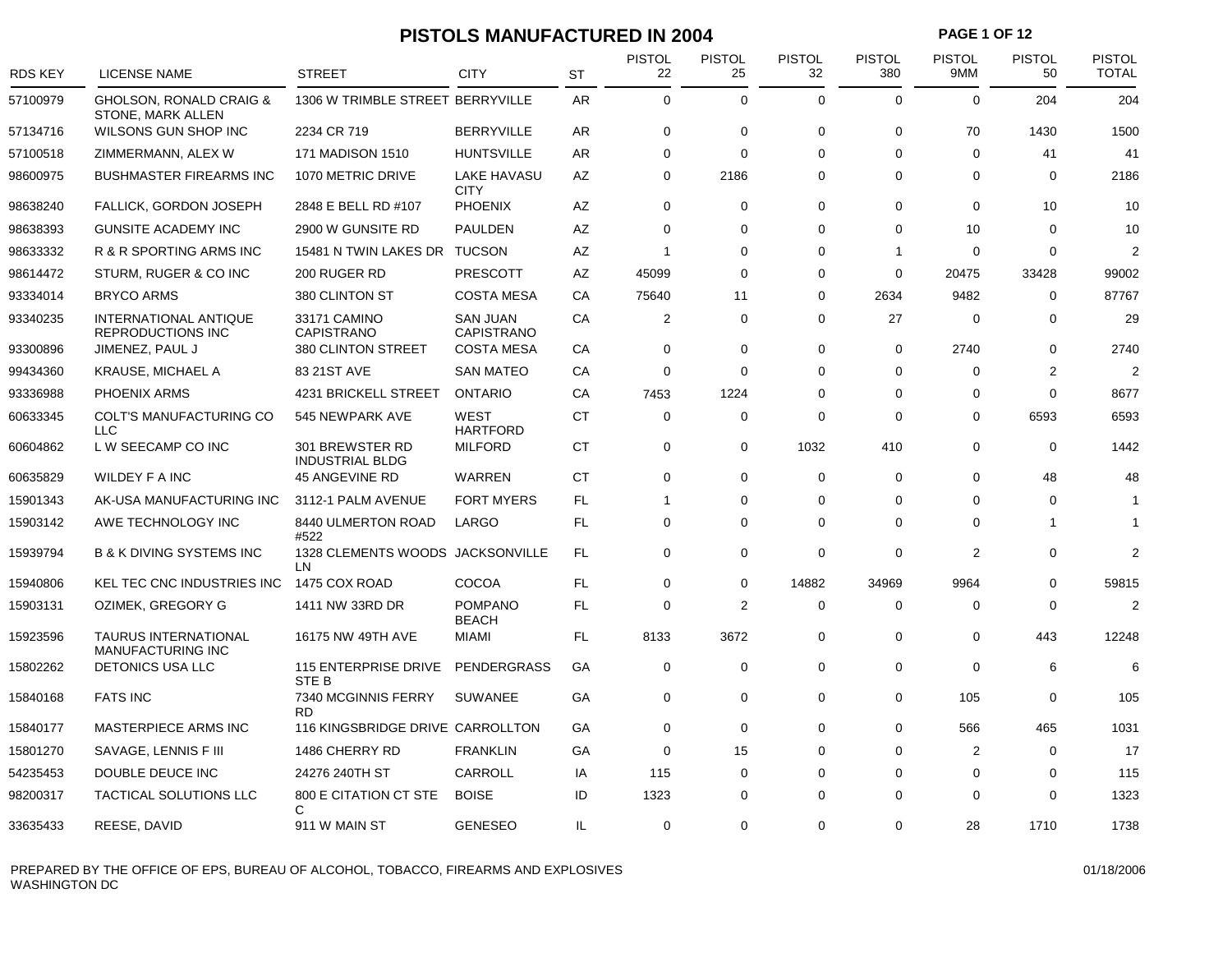### **PISTOLS MANUFACTURED IN 2004 PAGE 2 OF 12**

| RDS KEY  | <b>LICENSE NAME</b>                          | <b>STREET</b>                        | <b>CITY</b>                          | ST        | <b>PISTOL</b><br>22 | <b>PISTOL</b><br>25 | <b>PISTOL</b><br>32 | <b>PISTOL</b><br>380 | <b>PISTOL</b><br>9MM | <b>PISTOL</b><br>50 | <b>PISTOL</b><br><b>TOTAL</b> |
|----------|----------------------------------------------|--------------------------------------|--------------------------------------|-----------|---------------------|---------------------|---------------------|----------------------|----------------------|---------------------|-------------------------------|
| 33637004 | ROCK RIVER ARMS INC                          | 1042 CLEVELAND RD                    | <b>COLONA</b>                        | IL        | $\mathbf 0$         | 0                   | $\mathbf 0$         | 2                    | $\overline{1}$       | 271                 | 274                           |
| 43538094 | <b>JB CUSTOM INC</b>                         | 3700 PONTIAC ST                      | <b>FORT WAYNE</b>                    | IN        | $\mathbf 0$         | 0                   | $\Omega$            | $\mathbf 0$          | $\mathbf 0$          | 10                  | 10                            |
| 46100511 | <b>DOUBLE STAR CORP</b>                      | 5600 BYBEE RD                        | <b>WINCHESTER</b>                    | KY        | $\Omega$            | 0                   | $\Omega$            | $\Omega$             | $\Omega$             | 324                 | 324                           |
| 46101023 | <b>GEMINI CUSTOMS LLC</b>                    | 717 BOTKINS ROAD                     | <b>FRANKFORT</b>                     | KY        | 0                   | 0                   | $\Omega$            | 0                    | $\mathbf 0$          | $\overline{1}$      | $\overline{1}$                |
| 60435456 | SAEILO, INC                                  | 130 GODDARD<br><b>MEMORIAL DR</b>    | <b>WORCESTER</b>                     | MA        | $\mathbf 0$         | 0                   | $\Omega$            | $\Omega$             | 8423                 | 5520                | 13943                         |
| 60400170 | <b>SMI-MA INC</b>                            | 130 GODDARD<br><b>MEMORIAL DR</b>    | <b>WORCESTER</b>                     | МA        | 0                   | 250                 | 879                 | 827                  | 8581                 | 5440                | 15977                         |
| 60410395 | <b>SMITH &amp; WESSON CORP</b>               | 2100 ROOSEVELT AVE                   | <b>SPRINGFIELD</b>                   | МA        | $\mathbf 0$         | 0                   | $\mathbf 0$         | $\mathbf 0$          | 32582                | 45321               | 77903                         |
| 85207699 | BERETTA U S A CORPORATION 17601 BERETTA DR   |                                      | <b>ACCOKEEK</b>                      | <b>MD</b> | 27667               | 1808                | 12960               | $\mathbf 0$          | 32020                | 10259               | 84714                         |
| 60100118 | <b>BOELENS, SHAWN F</b>                      | 481 BANGOR RD                        | <b>DOVER</b><br><b>FOXCROFT</b>      | <b>ME</b> | $\mathbf 0$         | 0                   | 6                   | $\mathbf 0$          | $\mathbf 0$          | $\mathbf 0$         | 6                             |
| 60106460 | SMITH & WESSON CORP                          | <b>19 AVIATION DR</b>                | <b>HOULTON</b>                       | <b>ME</b> | 11524               | 0                   | $\Omega$            | $\mathbf 0$          | $\Omega$             | $\mathbf 0$         | 11524                         |
| 34137259 | E ARTHUR BROWN CO INC                        | 4353 STATE HWY 27 E                  | <b>ALEX</b>                          | <b>MN</b> | $\overline{7}$      | 0                   | 14                  | $\mathbf 0$          | $\mathbf 0$          | 3                   | 24                            |
| 34100800 | <b>VULCAN ARMS INC</b>                       | 9487 INVER GROVE TR                  | <b>INVER GROVE</b><br><b>HEIGHTS</b> | <b>MN</b> | $\mathbf 0$         | 155                 | $\mathbf 0$         | $\mathbf 0$          | 320                  | 282                 | 757                           |
| 54339122 | ED BROWN PRODUCTS, INC                       | 43825 MULDROW TRAIL                  | PERRY                                | <b>MO</b> | $\mathbf 0$         | 0                   | $\Omega$            | $\mathbf 0$          | $\mathbf 0$          | 467                 | 467                           |
| 54301678 | <b>GATEWAY HOSE &amp; COUPLING</b><br>CO INC | 8301 CREST INDUSTRIAL AFFTON<br>DR#C |                                      | <b>MO</b> | $\mathbf 0$         | $\overline{2}$      | 1                   | 2                    | $\Omega$             | $\mathbf{1}$        | 6                             |
| 98100184 | MERICA, TIMOTHY TYLER                        | 459 PRINCETON PLACE                  | <b>BOZEMAN</b>                       | MT        | $\mathbf 0$         | 0                   | $\Omega$            | $\mathbf 0$          | 0                    | $\mathbf 1$         | -1                            |
| 15639696 | CHANDLER, NORMAN A                           | 100 RADCLIFFE CIRCLE                 | <b>JACKSONVILLE</b>                  | <b>NC</b> | $\mathbf 0$         | 0                   | $\Omega$            | $\mathbf 0$          | $\Omega$             | $\overline{7}$      | $\overline{7}$                |
| 15601244 | MAYO, JAMES ARTHUR JR                        | 2411 RHYNE RD                        | <b>DALLAS</b>                        | <b>NC</b> | $\Omega$            | 0                   | $\Omega$            | $\Omega$             | $\Omega$             | $\mathbf 1$         |                               |
| 15601420 | NOVELTY WAREHOUSE INC                        | 777 OAK AVENUE                       | <b>SPRUCE PINE</b>                   | <b>NC</b> | $\Omega$            | 0                   | $\Omega$            | $\Omega$             | 4                    | $\Omega$            | $\overline{4}$                |
| 54734146 | <b>CYLINDER &amp; SLIDE INC</b>              | 245 E 4TH ST                         | <b>FREMONT</b>                       | <b>NE</b> | $\mathbf 0$         | 0                   | $\Omega$            | 2                    | $\overline{2}$       | 12                  | 16                            |
| 54700491 | FRERKING, TRAVIS AARON                       | 325 SHERIDAN AVENUE                  | <b>CORTLAND</b>                      | <b>NE</b> | $\overline{1}$      | 0                   | $\Omega$            | 0                    | $\Omega$             | 0                   | -1                            |
| 60234248 | <b>COMPETITOR CORP INC</b>                   | 26 KNIGHT STREET, UNIT JAFFREY<br>3  |                                      | <b>NH</b> | 2                   | 4                   | $\overline{7}$      | $\mathbf 0$          | $\Omega$             | 2                   | 15                            |
| 60200598 | <b>SIGARMS INC</b>                           | 18 INDUSTRIAL DR                     | <b>EXETER</b>                        | <b>NH</b> | $\mathbf 0$         | 0                   | $\Omega$            | 0                    | 5159                 | 31082               | 36241                         |
| 60233754 | THOMPSON CENTER ARMS CO<br>INC.              | <b>FARMINGTON RD</b>                 | <b>ROCHESTER</b>                     | <b>NH</b> | 3464                | 512                 | 1677                | 575                  | $\mathbf 0$          | 2028                | 8256                          |
| 82200079 | ST PIERRE, THOMAS V                          | 506 ONE MILE RD S                    | <b>HIGHTSTOWN</b>                    | <b>NJ</b> | $\mathbf 0$         | 0                   | $\Omega$            | $\mathbf 0$          | $\mathbf 0$          | -1                  | $\overline{1}$                |
| 98835584 | <b>BRENGMAN, RICHARD LEE</b>                 | 1422-A INDUSTRIAL WAY GARDNERVILLE   |                                      | <b>NV</b> | $\mathbf 0$         | 0                   | $\Omega$            | $\mathbf 0$          | $\mathbf 0$          | $\mathbf 1$         | 1                             |
| 61100248 | A.P.1                                        | 71-73 EAST JEFRYN<br><b>BLVD</b>     | <b>DEER PARK</b>                     | <b>NY</b> | $\Omega$            | 0                   | $\Omega$            | 538                  | 826                  | $\Omega$            | 1364                          |
| 61636016 | DAN WESSON CORP                              | 5169 ROUTE 12 SOUTH                  | <b>NORWICH</b>                       | NY        | $\mathbf 0$         | 0                   | $\Omega$            | 0                    | 11                   | 948                 | 959                           |
| 61600463 | <b>HOJNICKI, DAVID</b>                       | 2720 MERKLE RD                       | <b>ATTICA</b>                        | <b>NY</b> | $\Omega$            | 0                   | 1                   | $\mathbf 0$          | $\mathbf 0$          | $\mathbf 0$         | -1                            |
| 61334276 | KIMBER MFG INC                               | 1 LAWTON ST                          | <b>YONKERS</b>                       | NY        | 2529                | 0                   | 0                   | $\mathbf 0$          | 794                  | 41483               | 44806                         |
| 43435702 | <b>BEEMILLER INC</b>                         | 1015 SPRINGMILL RD                   | <b>MANSFIELD</b>                     | OH        | $\Omega$            | 0                   | $\Omega$            | 26400                | 50170                | $\Omega$            | 76570                         |
| 43419291 | HASKELL MANUFACTURING                        | 585 EAST BLUE LICK RD                | <b>LIMA</b>                          | OH        | $\Omega$            | $\Omega$            | $\Omega$            | $\Omega$             | $\Omega$             | 14300               | 14300                         |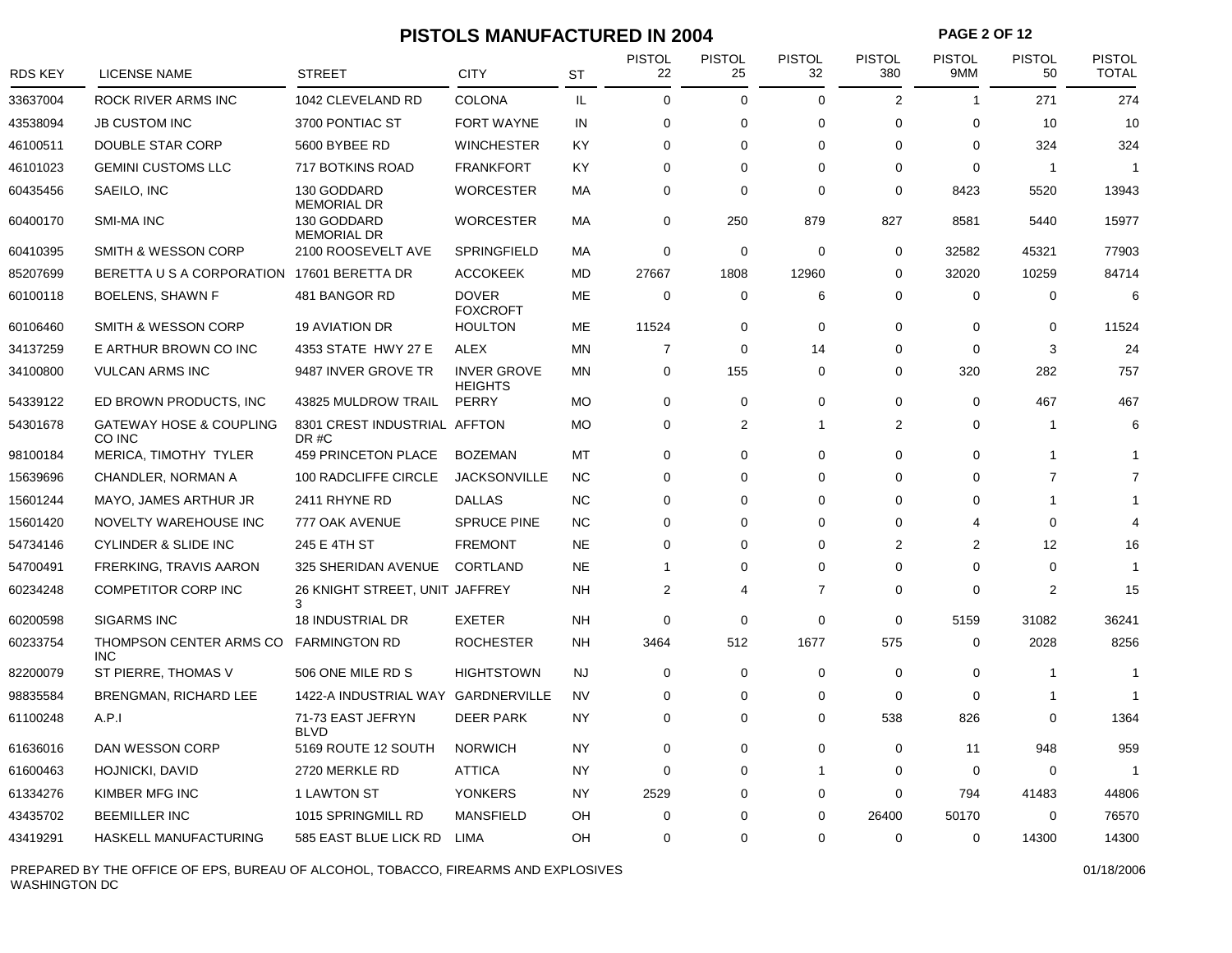| <b>PAGE 3 OF 12</b><br><b>PISTOLS MANUFACTURED IN 2004</b> |                                                       |                                  |                                 |           |                     |                     |                     |                      |                      |                     |                               |
|------------------------------------------------------------|-------------------------------------------------------|----------------------------------|---------------------------------|-----------|---------------------|---------------------|---------------------|----------------------|----------------------|---------------------|-------------------------------|
| <b>RDS KEY</b>                                             | <b>LICENSE NAME</b>                                   | <b>STREET</b>                    | <b>CITY</b>                     | <b>ST</b> | <b>PISTOL</b><br>22 | <b>PISTOL</b><br>25 | <b>PISTOL</b><br>32 | <b>PISTOL</b><br>380 | <b>PISTOL</b><br>9MM | <b>PISTOL</b><br>50 | <b>PISTOL</b><br><b>TOTAL</b> |
|                                                            | <b>INC</b>                                            |                                  |                                 |           |                     |                     |                     |                      |                      |                     |                               |
| 43434316                                                   | <b>IBERIA FIREARMS INC</b>                            | 3929 STATE RT 309                | <b>GALION</b>                   | OH        | 0                   | $\mathbf 0$         | $\Omega$            | 0                    | $\Omega$             | 10800               | 10800                         |
| 57300150                                                   | SPACE-CONSYSTEMS INC                                  | 6567 E 21ST PL #A, B, C          | <b>TULSA</b>                    | OK        | $\Omega$            | 0                   | $\Omega$            | $\Omega$             | $\Omega$             | 833                 | 833                           |
| 82300212                                                   | <b>CLASSIC PISTOL INC</b>                             | 1310 INDUSTRIAL BLVD             | <b>SOUTHAMPTON</b>              | <b>PA</b> | $\Omega$            | 0                   | $\Omega$            | $\Omega$             |                      | $\mathbf 0$         |                               |
| 15710236                                                   | FN MFG INC                                            | 797 CLEMSON RD                   | <b>COLUMBIA</b>                 | SC        | $\Omega$            | $\Omega$            | $\Omega$            | $\Omega$             | $\Omega$             | 651                 | 651                           |
| 34633475                                                   | <b>H S PRECISION INC</b>                              | 1301 TURBINE DR                  | <b>RAPID CITY</b>               | <b>SD</b> | 3                   |                     | $\overline{7}$      | $\Omega$             | $\Omega$             | $\Omega$            | 11                            |
| 57421953                                                   | AMERICAN DERRINGER CORP                               | 127 N LACY DR                    | <b>WACO</b>                     | <b>TX</b> | 4                   | 3                   | 3                   | 42                   | 13                   | 80                  | 145                           |
| 57541153                                                   | <b>BOND ARMS INC</b>                                  | 204 ALPHA LN                     | <b>GRANBURY</b>                 | <b>TX</b> | 17                  | 0                   | 12                  | 607                  | 28                   | 3778                | 4442                          |
| 57401590                                                   | <b>DAWSON PRECISION INC</b>                           | 3300 CR 233                      | <b>FLORENCE</b>                 | <b>TX</b> | $\Omega$            | $\mathbf 0$         | $\Omega$            | 0                    | 12                   | 21                  | 33                            |
| 57501532                                                   | LEE, JEFFREY DAVID                                    | 3401 W PIONEER DRIVE<br>#2       | <b>IRVING</b>                   | <b>TX</b> | $\Omega$            | $\mathbf 0$         | $\Omega$            | $\Omega$             | $\Omega$             | -1                  | $\mathbf 1$                   |
| 57501654                                                   | RODGERS, JIMMY ELTON &<br><b>ROGERS. TERESE MARIE</b> | 21852 FM 449 SUITE A             | <b>LONGVIEW</b>                 | <b>TX</b> | $\mathbf 1$         | $\mathbf 0$         | -1                  | $\Omega$             | $\Omega$             | $\Omega$            | $\overline{2}$                |
| 57434417                                                   | STI INTERNATIONAL, INC                                | 114 HALMAR COVE                  | <b>GEORGETOWN</b>               | <b>TX</b> | $\Omega$            | $\mathbf 0$         | $\Omega$            | $\Omega$             | $\Omega$             | 3414                | 3414                          |
| 98787363                                                   | ARMS TECHNOLOGY INC                                   | 2779 DIRECTORS ROW               | <b>SALT LAKE CITY</b>           | UT        | 23175               | 0                   | $\Omega$            | $\Omega$             | $\Omega$             | $\mathbf 0$         | 23175                         |
| 98706281                                                   | <b>LAR MANUFACTURING INC</b>                          | 4133 WEST FARM RD                | <b>WEST JORDAN</b>              | UT        | $\Omega$            | 0                   | $\Omega$            | 251                  | $\Omega$             | $\Omega$            | 251                           |
| 98734026                                                   | NORTH AMERICAN ARMS INC                               | 2150 S 950 E                     | <b>PROVO</b>                    | UT        | $\mathbf 0$         | 267                 | 953                 | 1002                 | 101                  | $\Omega$            | 2323                          |
| 98700368                                                   | <b>VECTOR ARMS INC</b>                                | 270 W 500 NO                     | NORTH SALT<br>LAKE              | UT        | 27                  | $\mathbf 0$         | $\Omega$            | $\Omega$             | -1                   | $\Omega$            | 28                            |
| 60300037                                                   | <b>CASPIAN ARMS LTD</b>                               | 75 CAL FOSTER DR                 | <b>WOLCOTT</b>                  | VT        | $\mathbf 0$         | $\mathbf 0$         | $\mathbf 0$         | $\mathbf 0$          | $\Omega$             | 1552                | 1552                          |
| 60300038                                                   | <b>FOSTER INDUSTRIES INC</b>                          | 75 CAL FOSTER DR                 | <b>WOLCOTT</b>                  | VT        | $\Omega$            | $\mathbf 0$         | $\Omega$            | $\Omega$             | $\Omega$             | 286                 | 286                           |
| 99114520                                                   | <b>OLYMPIC ARMS INC</b>                               | 624 OLD PACIFIC HWY<br><b>SE</b> | <b>OLYMPIA</b>                  | <b>WA</b> | 5285                | 0                   | $\Omega$            | $\Omega$             | $\Omega$             | 117                 | 5402                          |
| 33900697                                                   | LAUER, STEVEN MICHAEL                                 | 3601 129TH ST                    | <b>CHIPPEWA</b><br><b>FALLS</b> | WI        | $\mathbf 0$         | 28                  | $\mathbf 0$         | $\mathbf 0$          | $\Omega$             | $\Omega$            | 28                            |
| 58300047                                                   | <b>CASULL ARMS CORP</b>                               | 87681 US HIGHWAY 89              | <b>AFTON</b>                    | <b>WY</b> | $\mathbf 0$         | $\mathbf 0$         | 0                   | 2                    | 0                    | $\mathbf 0$         | 2                             |
|                                                            |                                                       |                                  |                                 |           | 211473              | 10140               | 32435               | 68291                | 182493               | 223679              | 728511                        |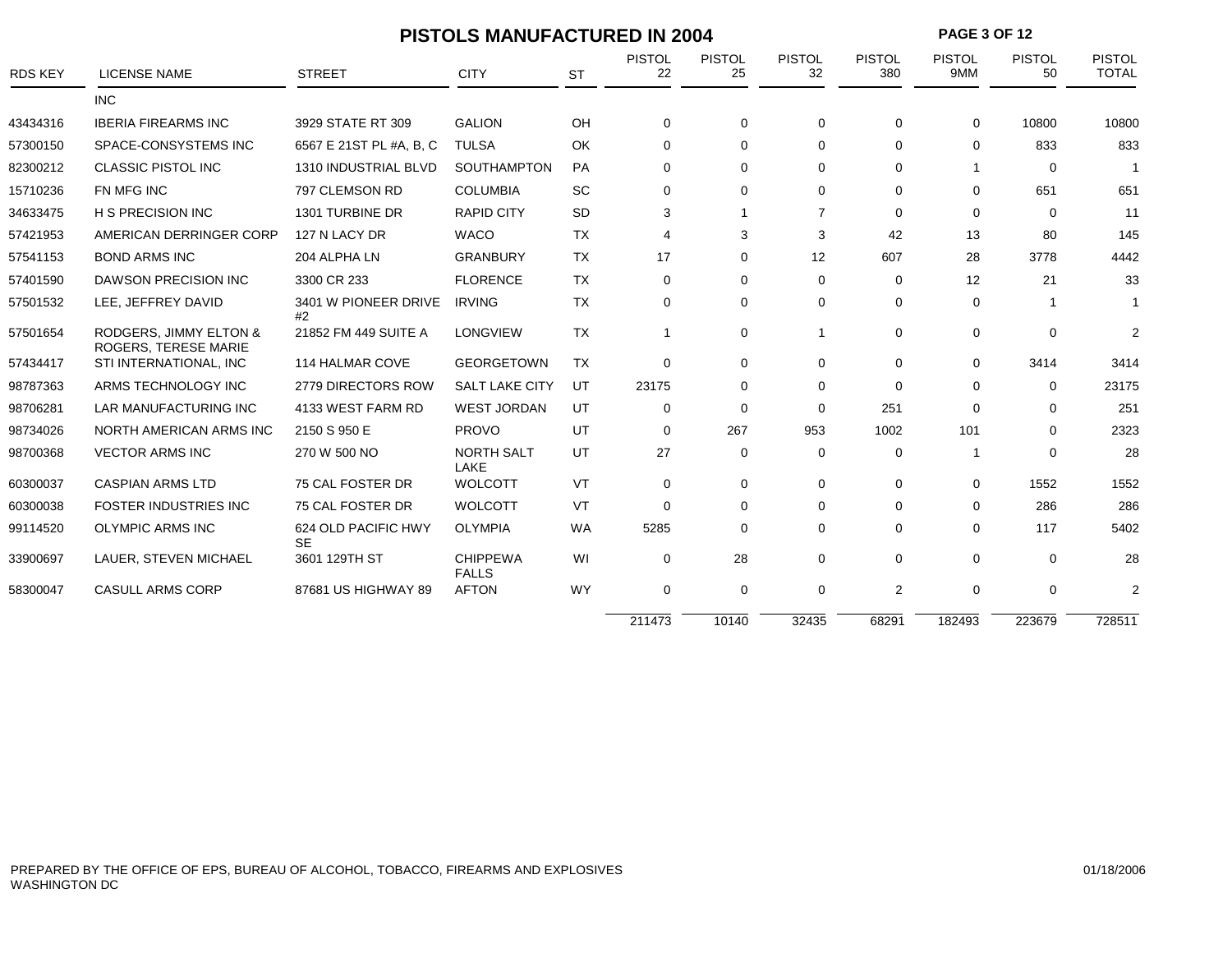#### **REVOLVERS MANUFACTURED IN 2004**

**PAGE 4 OF 12**

| <b>RDS KEY</b> | <b>LICENSE NAME</b>                                  | <b>STREET</b>              | <b>CITY</b>             | <b>ST</b> | <b>RVLR 22</b> | <b>RVLR 32</b> | <b>RVLR 357</b> | RVLR 38     | RVLR 44     | RVLR 50      | <b>RVLR TOTL</b> |
|----------------|------------------------------------------------------|----------------------------|-------------------------|-----------|----------------|----------------|-----------------|-------------|-------------|--------------|------------------|
| 98614472       | STURM, RUGER & CO INC                                | 200 RUGER RD               | PRESCOTT                | AZ        | 2351           | $\mathbf 0$    | $\Omega$        | $\Omega$    | $\Omega$    | $\Omega$     | 2351             |
| 98643797       | <b>WESTERN ORDNANCE</b><br><b>INTERNATIONAL CORP</b> | 1701 W 10TH ST #14         | <b>TEMPE</b>            | AZ        | $\Omega$       | $\mathbf 0$    | $\overline{2}$  | $\Omega$    | $\Omega$    | $\Omega$     | $\overline{2}$   |
| 60635936       | CHARCO 2000                                          | 273 CANAL ST               | <b>HUNTINGTON</b>       | <b>CT</b> | 263            | 0              | 254             | 2279        | 453         | $\Omega$     | 3249             |
| 60633345       | <b>COLT'S MANUFACTURING CO</b><br><b>LLC</b>         | 545 NEWPARK AVE            | WEST<br><b>HARTFORD</b> | <b>CT</b> | $\Omega$       | 2              | 356             | 327         | 329         | 2566         | 3580             |
| 15901002       | <b>GUN SMOKE ENTERPRISES INC</b>                     | 506 NE 3RD ST              | <b>OKEECHOBEE</b>       | FL.       | $\overline{7}$ | $\mathbf 0$    | 0               | $\mathbf 0$ | $\Omega$    | $\mathbf{0}$ | $\overline{7}$   |
| 15941170       | <b>HERITAGE MFG INC</b>                              | 4600 NW 135TH ST           | OPA LOCKA               | <b>FL</b> | 25965          | 115            | 0               | $\Omega$    | $\Omega$    | $\Omega$     | 26080            |
| 15840168       | <b>FATS INC</b>                                      | 7340 MCGINNIS FERRY<br>RD. | <b>SUWANEE</b>          | GA        | $\Omega$       | 0              | 6               | 0           | $\Omega$    | $\Omega$     | 6                |
| 60410395       | SMITH & WESSON CORP                                  | 2100 ROOSEVELT AVE         | <b>SPRINGFIELD</b>      | MA        | 6324           | 1768           | 37609           | 51840       | 18467       | 30081        | 146089           |
| 34100093       | CONTRACT MANUFACTURING<br><b>INC</b>                 | 12602 33RD AVENUE SW       | PILLAGER                | <b>MN</b> | 0              | 190            | 0               | 0           | $\mathbf 0$ | 1524         | 1714             |
| 60201484       | STURM, RUGER & CO INC                                | 411 SUNAPEE ST             | <b>NEWPORT</b>          | <b>NH</b> | 31537          | 1309           | 24311           | 396         | 15617       | 14789        | 87959            |
| 61636016       | DAN WESSON CORP                                      | 5169 ROUTE 12 SOUTH        | <b>NORWICH</b>          | <b>NY</b> | $\overline{2}$ | $\mathbf 0$    | 22              | $\mathbf 0$ | 27          | $\Omega$     | 51               |
| 16238596       | <b>MUNITIONS INTERNATIONAL</b><br>LAB INC            | 1345 B ENTERPRISE RD       | <b>PINEY FLATS</b>      | <b>TN</b> | 0              | $\mathbf 0$    | 0               | $\mathbf 0$ | $\mathbf 0$ | 190          | 190              |
| 98734026       | NORTH AMERICAN ARMS INC                              | 2150 S 950 E               | <b>PROVO</b>            | UT        | 21985          | $\mathbf 0$    | 0               | $\mathbf 0$ | $\Omega$    | $\Omega$     | 21985            |
| 58300047       | <b>CASULL ARMS CORP</b>                              | 87681 US HIGHWAY 89        | <b>AFTON</b>            | <b>WY</b> | 11             | $\mathbf 0$    | $\Omega$        | $\mathbf 0$ | $\Omega$    | $\Omega$     | 11               |
| 58303091       | <b>FREEDOM ARMS INC</b>                              | 314 HWY 239                | <b>FREEDOM</b>          | <b>WY</b> | 125            | 62             | 80              | 0           | 204         | 354          | 825              |
|                |                                                      |                            |                         |           | 88570          | 3446           | 62640           | 54842       | 35097       | 49504        | 294099           |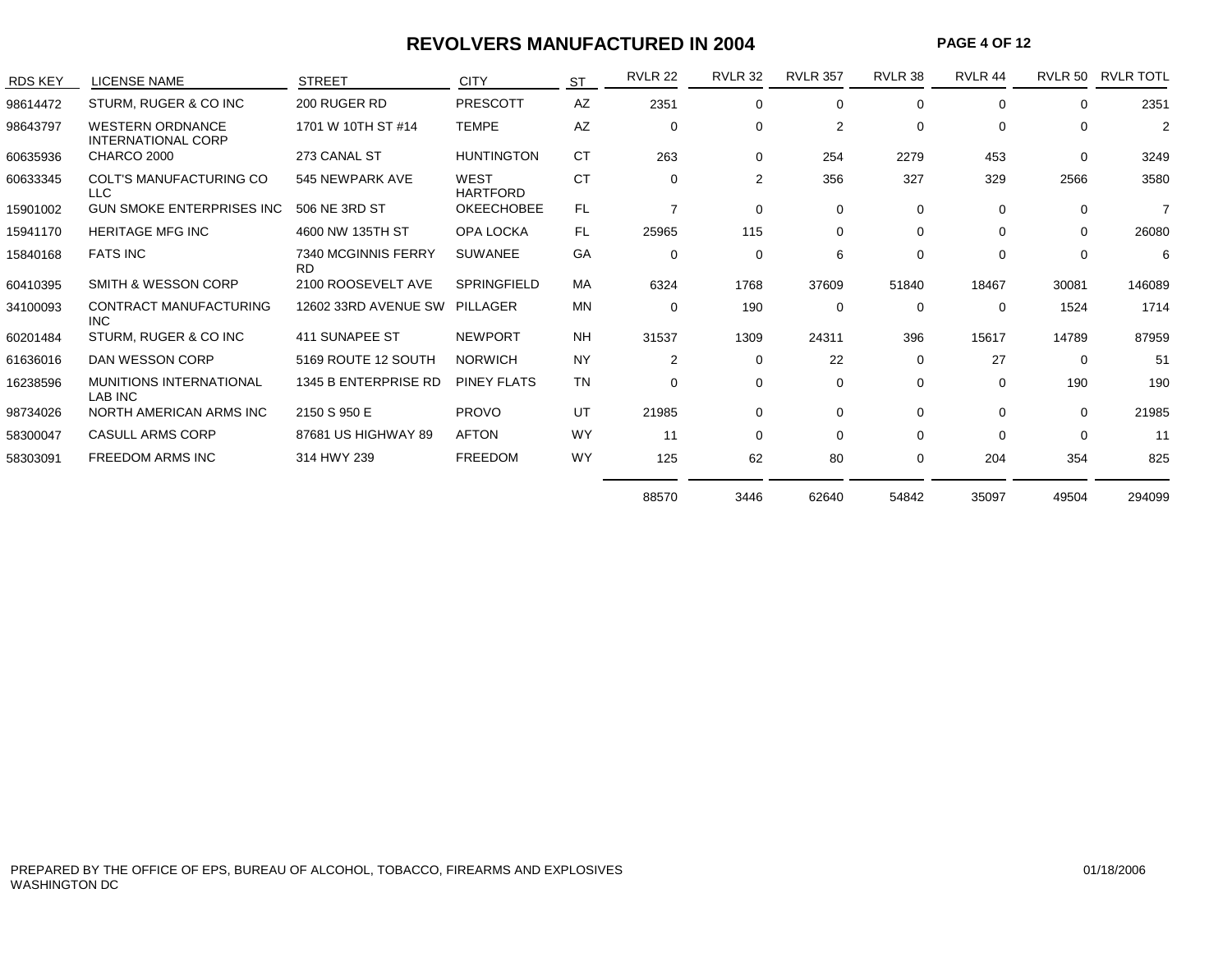#### **RIFLES MANUFACTURED IN 2004 PAGE 5 OF 12**

| <b>RDS KEY</b> | <b>LICENSE NAME</b>                                   | <b>STREET</b>                       | <b>CITY</b>          | $ST$      | <b>RIFLE MFG</b> |
|----------------|-------------------------------------------------------|-------------------------------------|----------------------|-----------|------------------|
| 99200480       | HOPPER, DENNIS LOVE HARMON, STEPHEN<br><b>MICHAEL</b> | 2600 W HACKAMORE RD                 | WASILLA              | AΚ        |                  |
| 99200039       | ROBINSON, STEVEN R & JUDITH A                         | 36338 FORSTNER AVE                  | <b>STERLING</b>      | AK        | 3                |
| 57100221       | NATIONAL TECHNICAL SYSTEMS INC                        | HIGHLAND IND PARK, BLANDY ROAD, K-5 | <b>EAST CAMDEN</b>   | AR        | $\mathbf{1}$     |
| 57100334       | ULTIMATE ACCURACY INC                                 | 1389 HWY 236 WEST                   | <b>LONOKE</b>        | AR        | 40               |
| 57134716       | WILSONS GUN SHOP INC                                  | 2234 CR 719                         | <b>BERRYVILLE</b>    | AR        | 393              |
| 98638020       | AMERICAN SPIRIT ARMS CORP                             | 15001 N HAYDEN RD #112              | <b>SCOTTSDALE</b>    | AZ        | 184              |
| 98600947       | <b>BOBCAT WEAPONS INC</b>                             | 2934 W WINDSOR AVE                  | <b>PHOENIX</b>       | AZ        | 365              |
| 98600975       | <b>BUSHMASTER FIREARMS INC</b>                        | 1070 METRIC DRIVE                   | LAKE HAVASU CITY     | AZ        | 2696             |
| 98601124       | FRAIRE, MARIO JOSE                                    | 926 W PRINCE RD                     | <b>TUCSON</b>        | AZ        | 42               |
| 98601116       | HAMILTON, DANIEL MARTIN                               | 95 AIRPORT RD                       | <b>SEDONA</b>        | AZ        | $\overline{2}$   |
| 98600381       | HULIHAN, JAMES ROBERT                                 | 14715 N 78TH WAY STE 500            | <b>SCOTTSDALE</b>    | AZ        | $\mathbf{1}$     |
| 98637328       | LAZZERONI, INC                                        | 1415 S CHERRY                       | <b>TUCSON</b>        | AZ        | 20               |
| 98637148       | LOCKETT, RAYMOND H JR                                 | 2280 SOTOL LANE                     | LAKE HAVASU CITY     | AZ        | $\mathbf{1}$     |
| 98635726       | MCMILLAN BROS RIFLE CO, INC                           | 1638 W KNUDSON SUITE B              | <b>PHOENIX</b>       | AZ        | 240              |
| 98636542       | ROBAR COMPANIES, INC                                  | 21438 N 7TH AVE SUITE B             | <b>PHOENIX</b>       | AZ        | $\overline{2}$   |
| 98600187       | WELLS, FRED F                                         | 110 N SUMMIT                        | <b>PRESCOTT</b>      | AZ        | $\overline{2}$   |
| 97738092       | ROGUE RIV RIFLEWORKS INC/JOHN RIBGY & CO              | 500 LINNE RD STE D                  | <b>PASO ROBLES</b>   | CA        | 12               |
| 58437358       | ALVEY, GARY                                           | 30238 REDLANDS MESA RD              | <b>HOTCHKISS</b>     | CO        | $\overline{2}$   |
| 60600520       | <b>COLT DEFENSE LLC</b>                               | 547 NEW PARK AVE                    | <b>WEST HARTFORD</b> | CT        | 13705            |
| 60636035       | J L D ENTERPRISES INC                                 | 1451 NEW BRITAIN AVE                | <b>FARMINGTON</b>    | CT        | 1353             |
| 60600252       | MARLIN FIREARMS COMPANY, THE                          | 100 KENNA DR                        | <b>NORTH HAVEN</b>   | CT        | 228092           |
| 60600773       | O F MOSSBERG & SONS INC                               | 7 GRASSO AVE                        | <b>NORTH HAVEN</b>   | CT        | 12556            |
| 60600729       | <b>STAG ARMS LLC</b>                                  | 515 JOHN DOWNEY DR                  | <b>NEW BRITAIN</b>   | <b>CT</b> | 2008             |
| 60636056       | US REPEATING ARMS COMPANY                             | 344 WINCHESTER AVE                  | <b>NEW HAVEN</b>     | <b>CT</b> | 109182           |
| 15901343       | AK-USA MANUFACTURING INC                              | 3112-1 PALM AVENUE                  | <b>FORT MYERS</b>    | FL.       | 49               |
| 15902938       | AW TRADING AND INVESTMENTS INC                        | 3112-1 PALM AVENUE                  | <b>FORT MYERS</b>    | FL.       | 11               |
| 15903142       | AWE TECHNOLOGY INC                                    | 8440 ULMERTON ROAD #522             | LARGO                | FL.       | -1               |
| 15939794       | <b>B &amp; K DIVING SYSTEMS INC</b>                   | 1328 CLEMENTS WOODS LN              | <b>JACKSONVILLE</b>  | FL        | $\overline{2}$   |
| 15901002       | <b>GUN SMOKE ENTERPRISES INC</b>                      | 506 NE 3RD ST                       | OKEECHOBEE           | FL.       | 11               |
| 15940806       | KEL TEC CNC INDUSTRIES INC                            | 1475 COX ROAD                       | COCOA                | FL.       | 7851             |
| 15903192       | KIRKEBERG GUNS & AMMO                                 | 5184 NW RUGBY DR                    | PORT SAINT LUCIE     | FL.       | 5                |
| 15917454       | KNIGHT, CHARLES REED JR                               | 701 COLUMBIA BLVD                   | <b>TITUSVILLE</b>    | FL.       | 41               |
| 15940998       | KNIGHTS MANUFACTURING CO                              | 701 COLUMBIA BLVD                   | <b>TITUSVILLE</b>    | <b>FL</b> | 15               |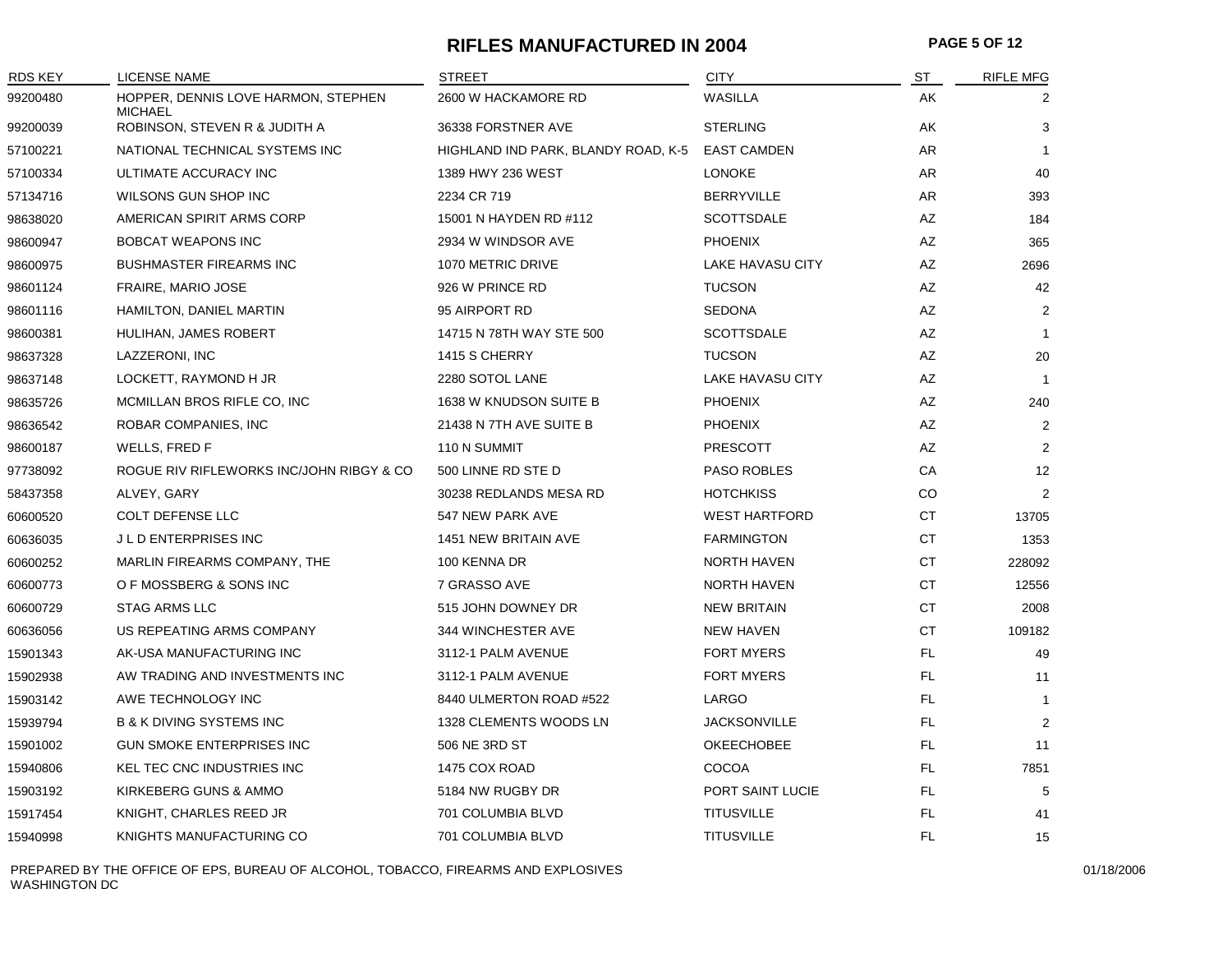#### **RIFLES MANUFACTURED IN 2004 PAGE 6 OF 12**

| <b>RDS KEY</b> | <b>LICENSE NAME</b>                      | <b>STREET</b>               | <b>CITY</b>            | ST  | <b>RIFLE MFG</b> |
|----------------|------------------------------------------|-----------------------------|------------------------|-----|------------------|
| 15904089       | MCCULLOUGH, JONATHAN ALAN                | 2619 HWY 29 SOUTH           | CANTONMENT             | FL. |                  |
| 15902094       | MOORE, DAVID E & MOORE, CARLA W          | 2005-B MURCOTT DRIVE        | <b>SAINT CLOUD</b>     | FL. | 95               |
| 15903131       | OZIMEK, GREGORY G                        | 1411 NW 33RD DR             | POMPANO BEACH          | FL  | 33               |
| 15902132       | POULIOTTE, GEORGE R & POULIOTTE, BETTY F | <b>1556 SOUTH SR53</b>      | <b>MADISON</b>         | FL  | 10               |
| 15946345       | POWELL, CHARLES RICHARD                  | 441-A SKYWAY DR UNIT 1      | <b>EDGEWATER</b>       | FL  | $\mathbf{1}$     |
| 15947048       | QUINNELL, DONALD LEE                     | 3112-3 PALM AVE             | <b>FORT MYERS</b>      | FL. | 5                |
| 15900003       | REUMAN, PHILIP CHARLES                   | 6001 JOHNS RD #638          | <b>TAMPA</b>           | FL. | $\overline{2}$   |
| 15946787       | <b>SERBU FIREARMS INC</b>                | 6001 JOHNS RD #144          | <b>TAMPA</b>           | FL. | 362              |
| 15801567       | COBB MANUFACTURING INC                   | 268 CADILLAC PKWY STE 104   | <b>DALLAS</b>          | GA  | 60               |
| 15840168       | <b>FATS INC</b>                          | 7340 MCGINNIS FERRY RD      | <b>SUWANEE</b>         | GA  | $\overline{7}$   |
| 15840177       | MASTERPIECE ARMS INC                     | 116 KINGSBRIDGE DRIVE       | CARROLLTON             | GA  | 139              |
| 15801270       | SAVAGE, LENNIS F III                     | 1486 CHERRY RD              | <b>FRANKLIN</b>        | GА  | 86               |
| 54235453       | DOUBLE DEUCE INC                         | 24276 240TH ST              | CARROLL                | IA  | 1015             |
| 98235032       | <b>BAT MACHINE CO INC</b>                | 11550 N-BRUSS RD            | RATHDRUM               | ID  | 335              |
| 98200615       | CHEYTAC ASSOCIATES LLC                   | 363 SUNSET DR               | ARCO                   | ID  | 3                |
| 98235118       | <b>EVOLUTION INC</b>                     | RT 2 BOX 763-L              | <b>GRANGEVILLE</b>     | ID  | $\mathbf{1}$     |
| 98235356       | MATTESON, JOHN                           | 3944 MOUNTAIN VIEW DR STE C | <b>BOISE</b>           | ID  | 3                |
| 98200154       | ROGUE RIFLE COMPANY, INC                 | 1140 36TH ST N SUITE B      | <b>LEWISTON</b>        | ID  | 4479             |
| 33636039       | <b>ARMALITE INC</b>                      | 745 S HANFORD ST            | <b>GENESEO</b>         | IL. | 10013            |
| 33637390       | DS ARMS INC                              | 27W990 INDUSTRIAL AVE       | <b>LAKE BARRINGTON</b> | IL  | 1120             |
| 33637934       | LEITNER WISE RIFLE CO INC                | 1305 W 11TH ST              | MILAN                  | IL. | $\overline{2}$   |
| 33600873       | RESEARCH AND TESTING WORX INC            | 1 EAST ROUTE 64             | <b>MT MORRIS</b>       | IL  | 13               |
| 33637004       | ROCK RIVER ARMS INC                      | 1042 CLEVELAND RD           | <b>COLONA</b>          | IL  | 8742             |
| 54800927       | JACKSON, LEROY D                         | 9180 BRODERICK RD           | WAMEGO                 | ΚS  | 2                |
| 46100968       | <b>BLUEGRASS ARMORY LLC</b>              | <b>145 ORCHARD STREET</b>   | <b>RICHMOND</b>        | ΚY  | 159              |
| 46100511       | DOUBLE STAR CORP                         | 5600 BYBEE RD               | <b>WINCHESTER</b>      | KY. | 1312             |
| 46133576       | LANDEN, RANDAL S                         | 1200 ONEAL RD               | <b>LONDON</b>          | KY. | 5                |
| 46137026       | REMINGTON ARMS COMPANY, INC              | 22 RIFE TRAIL               | <b>HICKORY</b>         | KY. | 103058           |
| 57200825       | <b>ESSENTIAL ARMS CO</b>                 | 425 LEVEE ROAD              | <b>KROTZ SPRINGS</b>   | LA  | 450              |
| 60401275       | EARLE, STEVEN M                          | 24 PALMER RD                | <b>PLYMPTON</b>        | МA  | 5                |
| 60400253       | H & R 1871, LLC                          | 60 INDUSTRIAL ROWE          | <b>GARDNER</b>         | МA  | 76670            |
| 60435456       | SAEILO, INC                              | 130 GODDARD MEMORIAL DR     | <b>WORCESTER</b>       | MA  | 4683             |
| 60433152       | SAVAGE ARMS, INC                         | 100 SPRINGDALE RD           | WESTFIELD              | МA  | 109984           |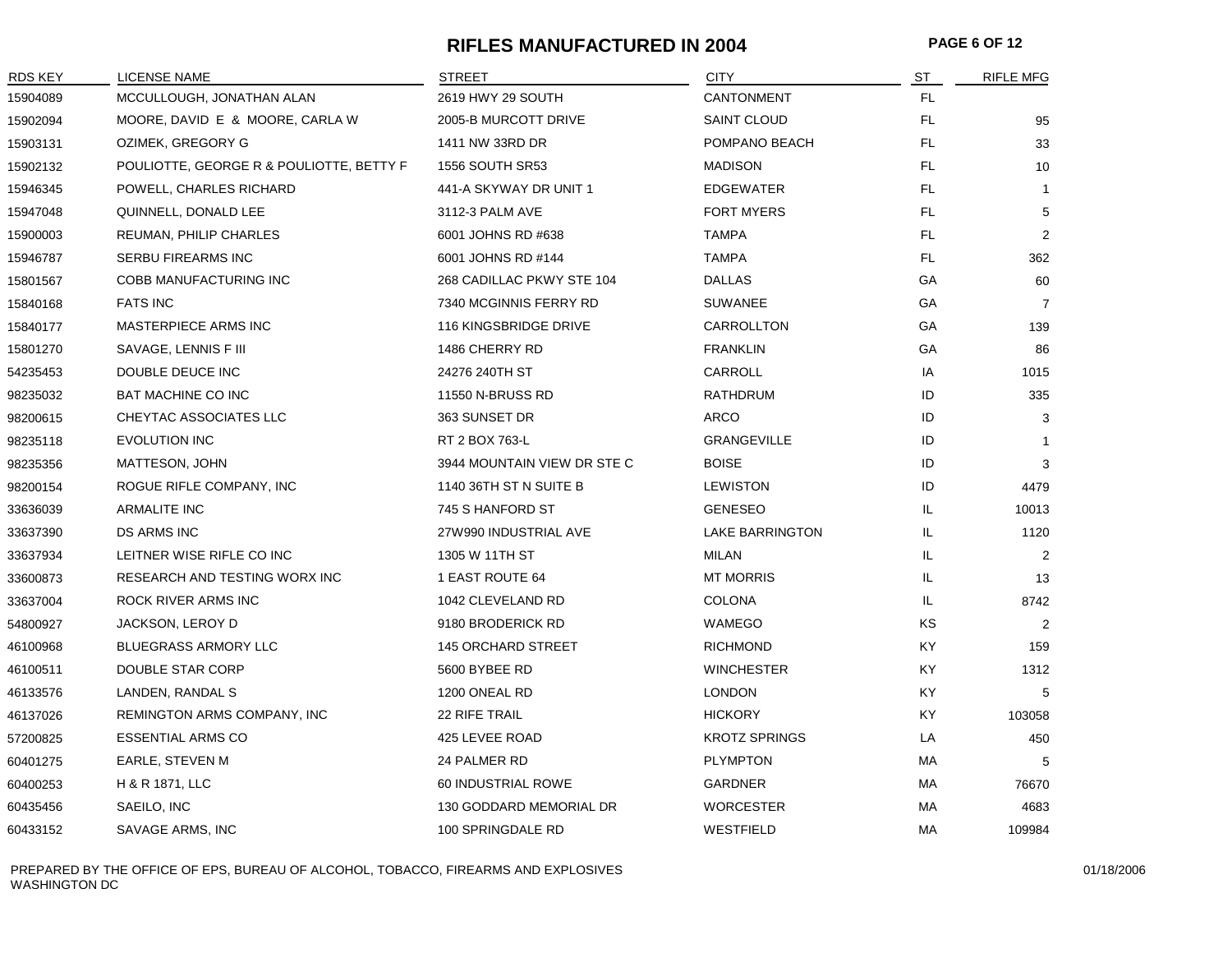#### **RIFLES MANUFACTURED IN 2004 PAGE 7 OF 12**

| <b>RDS KEY</b> | <b>LICENSE NAME</b>                             | <b>STREET</b>              | <b>CITY</b>                | ST        | <b>RIFLE MFG</b> |
|----------------|-------------------------------------------------|----------------------------|----------------------------|-----------|------------------|
| 60400170       | <b>SMI-MA INC</b>                               | 130 GODDARD MEMORIAL DR    | <b>WORCESTER</b>           | МA        | 4544             |
| 85234826       | ARMSCORP USA INC                                | 4424 JOHN AVE              | <b>BALTIMORE</b>           | MD        | 367              |
| 85201223       | <b>BRP CORP</b>                                 | 7594 COMMERCE LANE         | <b>CLINTON</b>             | MD        | 53               |
| 85211500       | MC KEE, INC                                     | 8725 BOLLMAN PLACE #1      | SAVAGE                     | MD        | 216              |
| 60100118       | <b>BOELENS, SHAWN F</b>                         | 481 BANGOR RD              | DOVER FOXCROFT             | ME        | 3                |
| 60134465       | <b>BUSHMASTER FIREARMS BFI/QUALITY PARTS CO</b> | 999 ROOSEVELT TRAIL BLDG 3 | <b>WINDHAM</b>             | ME        | 41652            |
| 60100265       | LAUZE, WILLIAM SCOTT                            | 65 EVERETT ROAD            | <b>POLAND</b>              | ME        | $\overline{c}$   |
| 60100386       | SOUTHERN MAINE INDUSTRIES CORP                  | 45 HUTCHERSON DR           | <b>GORHAM</b>              | ME        | $\overline{4}$   |
| 43842898       | <b>GARBARINO, GARY M</b>                        | 14236 BARNES RD            | <b>BYRON</b>               | MI        | $\mathbf{1}$     |
| 34101337       | ATEK MANUFACTURING LLC                          | 210 NE 10TH AVE            | <b>BRAINERD</b>            | MN        | 5004             |
| 34135232       | DEFENSE PROCUREMENT MFG SERVICES INC            | 3312 12TH ST SE            | <b>SAINT CLOUD</b>         | MN        | 11389            |
| 34137259       | E ARTHUR BROWN CO INC                           | 4353 STATE HWY 27 E        | ALEX                       | ΜN        | 43               |
| 34136974       | <b>JP ENTERPRISES INC</b>                       | 7605 128TH ST N BUILDING   | WHITE BEAR LAKE            | MN        | 130              |
| 34101205       | LEWICKI, JOHN DAVID                             | 2033 105TH AVE NE          | <b>BLAINE</b>              | <b>MN</b> | 2                |
| 34100669       | MAAS, BRIAN                                     | 408 COUNTY ROAD 5 NW       | <b>ISANTI</b>              | MN        | $\overline{2}$   |
| 34136939       | NARTRON, INC                                    | 324 KNOPP VALLEY DR        | <b>WINONA</b>              | MN        | $\mathbf{1}$     |
| 34136480       | PINE TECHNICAL COLLEGE                          | 900 4TH ST SE              | PINE CITY                  | MN        | $\mathbf{1}$     |
| 34136507       | <b>SCOTT, ALBERT JAMES</b>                      | 30835 ORIOLE AVE           | <b>AITKIN</b>              | MN        | $\mathbf{1}$     |
| 34100800       | <b>VULCAN ARMS INC</b>                          | 9487 INVER GROVE TR        | <b>INVER GROVE HEIGHTS</b> | ΜN        | 1115             |
| 54340380       | CUTTING EDGE PMS INC, THE                       | 11150 PROGRESS ST          | <b>MOUNT VERNON</b>        | МO        | 316              |
| 54340562       | ED BROWN CUSTOM, INC                            | 43825 MULDROW TRAIL        | <b>PERRY</b>               | МO        | 106              |
| 54301660       | KEMCO TOOL & MACHINE COMPANY                    | 3616 SCARLET OAK BOULEVARD | <b>SAINT LOUIS</b>         | <b>MO</b> | 268              |
| 54302814       | LONGSHOT RIFLES LLC                             | 30402 EAST 323RD ST        | <b>GARDEN CITY</b>         | <b>MO</b> | 12               |
| 54338894       | MCELYEA, BRUCE E                                | 910 E BLUFF DR             | SPRINGFIELD                | <b>MO</b> | 8                |
| 98100053       | AXTELL RIFLE CO INC                             | 353 MILL CREEK RD          | <b>SHERIDAN</b>            | MT        | 3                |
| 98155388       | C SHARPS ARMS CO INC                            | 100 CENTENNIAL DR          | <b>BIG TIMBER</b>          | МT        | 314              |
| 98135432       | COOPER FIREARMS OF MONTANA INC                  | 4004 HWY 93 N              | <b>STEVENSVILLE</b>        | MT        | 2805             |
| 98100184       | MERICA, TIMOTHY TYLER                           | 459 PRINCETON PLACE        | <b>BOZEMAN</b>             | MT        | 2                |
| 98100033       | <b>MONTANA RIFLE CO</b>                         | 3172 HIGHWAY 35            | KALISPELL                  | MT        | 1333             |
| 98133799       | POWDER RIVER RIFLE CO INC                       | 201 CENTENNIAL DR          | <b>BIG TIMBER</b>          | <b>MT</b> | 672              |
| 98135405       | PURSLEY, AARON & OTTO, RONALD ROBERT            | 159 2ND AVE                | <b>BIG SANDY</b>           | МT        | $\overline{2}$   |
| 98100414       | SERENGETI RIFLES INC                            | 2860 FARM TO MARKET        | <b>KALISPELL</b>           | MT        | 8                |
| 98100442       | TVARVSEK, DARREL D                              | 437 1ST                    | <b>HAUPE</b>               | MT        |                  |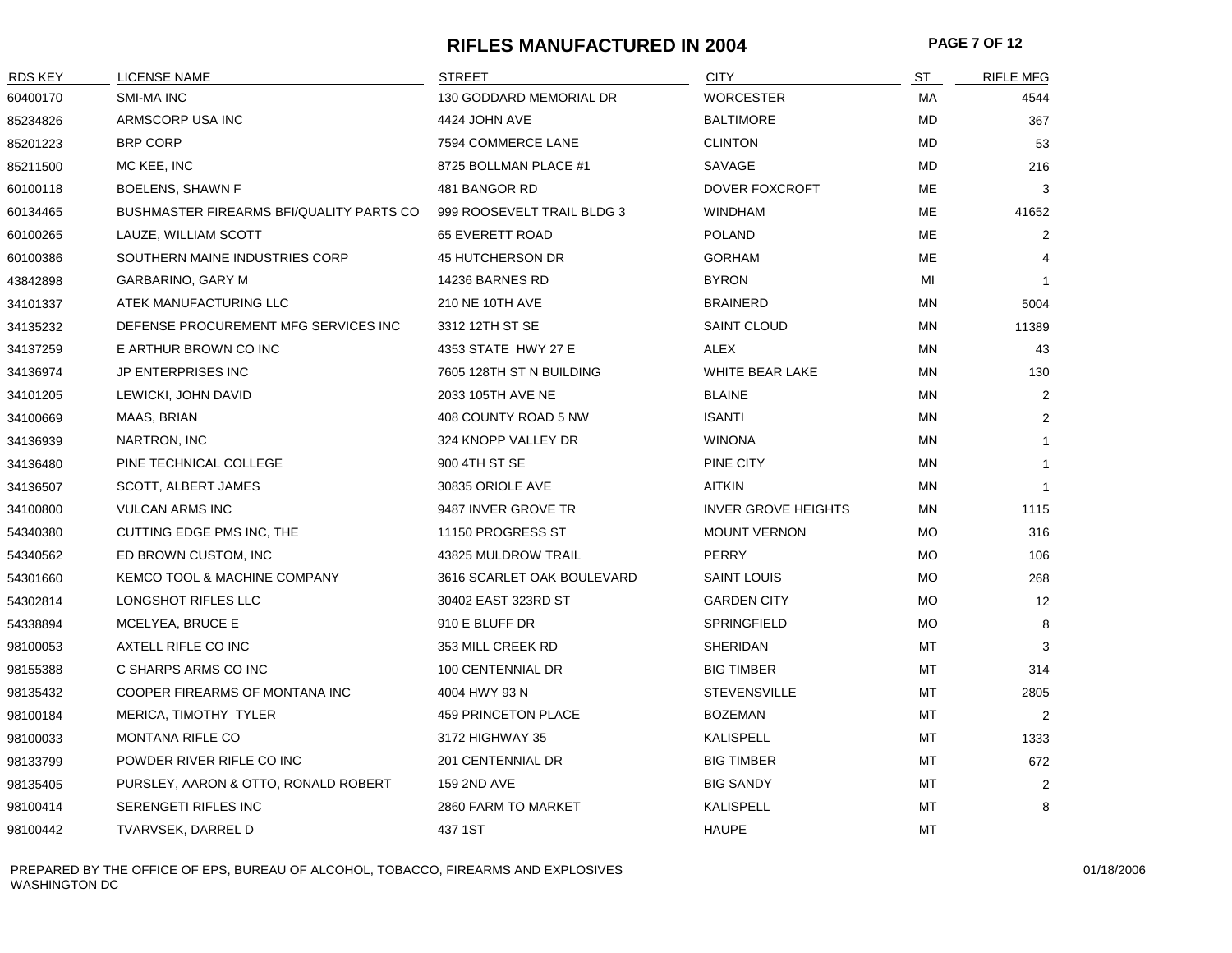#### **RIFLES MANUFACTURED IN 2004 PAGE 8 OF 12**

| <b>RDS KEY</b> | LICENSE NAME                       | <b>STREET</b>                  | <b>CITY</b>           | $ST$      | <b>RIFLE MFG</b> |
|----------------|------------------------------------|--------------------------------|-----------------------|-----------|------------------|
| 15639696       | CHANDLER, NORMAN A                 | 100 RADCLIFFE CIRCLE           | <b>JACKSONVILLE</b>   | <b>NC</b> | 17               |
| 15601244       | MAYO, JAMES ARTHUR JR              | 2411 RHYNE RD                  | <b>DALLAS</b>         | NC        | 33               |
| 15601420       | NOVELTY WAREHOUSE INC              | 777 OAK AVENUE                 | <b>SPRUCE PINE</b>    | NC        | 29               |
| 15600135       | WWW USA LLC                        | 3305 WESTWOOD IND DR           | <b>MONROE</b>         | <b>NC</b> | 18               |
| 34533015       | ALME, JEFFREY ALDEN                | 12342 51ST ST NE               | <b>DAHLEN</b>         | <b>ND</b> | 10               |
| 54700491       | FRERKING, TRAVIS AARON             | 325 SHERIDAN AVENUE            | <b>CORTLAND</b>       | <b>NE</b> | 15               |
| 54733288       | TANK, JON                          | 1777 COUNTY RD 20              | <b>FREMONT</b>        | <b>NE</b> | $\mathbf{1}$     |
| 60233304       | ANDREWSKI, STANLEY J JR            | 741 BATTLE ST                  | <b>WEBSTER</b>        | <b>NH</b> | 12               |
| 60200192       | BUDA, MARK                         | <b>6 PATTEN RD</b>             | <b>MERRIMACK</b>      | <b>NH</b> | $\overline{2}$   |
| 60200452       | EMPIRE RIFLE COMPANY LLC, THE      | 36 JENNEY RD                   | <b>MERIDEN</b>        | <b>NH</b> | 29               |
| 60201484       | STURM, RUGER & CO INC              | 411 SUNAPEE ST                 | <b>NEWPORT</b>        | <b>NH</b> | 248884           |
| 60233754       | THOMPSON CENTER ARMS CO INC        | <b>FARMINGTON RD</b>           | <b>ROCHESTER</b>      | <b>NH</b> | 45065            |
| 82200079       | ST PIERRE, THOMAS V                | 506 ONE MILE RD S              | <b>HIGHTSTOWN</b>     | <b>NJ</b> | 3                |
| 98800094       | ARSENAL INC                        | 6959 SPEEDWAY BLVD W-109       | LAS VEGAS             | <b>NV</b> | 3251             |
| 98835584       | <b>BRENGMAN, RICHARD LEE</b>       | 1422-A INDUSTRIAL WAY          | GARDNERVILLE          | <b>NV</b> | 2                |
| 98835495       | U S ORDNANCE INC                   | 2500 VALLEY RD UNITS R, S, T   | <b>RENO</b>           | <b>NV</b> | 74               |
| 61600463       | HOJNICKI, DAVID                    | 2720 MERKLE RD                 | <b>ATTICA</b>         | NY.       | $\overline{2}$   |
| 61334276       | KIMBER MFG INC                     | 1 LAWTON ST                    | <b>YONKERS</b>        | NY        | 9993             |
| 61635527       | REMINGTON ARMS CO, INC             | 14 HOEFLER AVE                 | <b>ILION</b>          | NY.       | 170684           |
| 43435702       | <b>BEEMILLER INC</b>               | 1015 SPRINGMILL RD             | <b>MANSFIELD</b>      | OH        | 15200            |
| 43136652       | GROVE, TODD ANDREW                 | 537 N ELM ST                   | <b>TROY</b>           | OH        | 391              |
| 43400779       | JACOBS, MARK ROBERT                | 10080 N PALMRA RD              | NORTH JACKSON         | OH        | 9                |
| 43100615       | JOHNSON, JAMES DOUGLAS             | 8141 ST RT 245                 | DE GRAFF              | OH        | 6                |
| 43437065       | KELBLY'S RIFLE RANGE INC           | 7222 DALTON FOX LAKE RD        | <b>NORTH LAWRENCE</b> | OН        | 43               |
| 43479505       | LANDIES, ROBERT I                  | 310 PARK DR                    | <b>CHARDON</b>        | OH        | 299              |
| 43437699       | WALTER, JAMES F                    | 19605 NICKLE PLATE DIAGONAL RD | <b>WELLINGTON</b>     | OH        | $\overline{2}$   |
| 57337041       | FLEMING, JAMES                     | HC 63 BOX 196                  | RED OAK               | OK        | 3                |
| 57300887       | J J PERODEAU GUNMAKER INC          | WOODRING AIRPORT 66TH STREET   | <b>ENID</b>           | OK        | $\mathbf{1}$     |
| 57301108       | LEWIS, DONALD GRAY                 | 115F W 151ST STREET            | <b>BIXBY</b>          | OK        | $\overline{1}$   |
| 57300150       | SPACE-CONSYSTEMS INC               | 6567 E 21ST PL #A, B, C        | <b>TULSA</b>          | OK        | 152              |
| 57301293       | <b>SURGEON RIFLES INCORPORATED</b> | <b>RR1 BOX 198A</b>            | <b>PRAGUE</b>         | OK        | 38               |
| 57337084       | <b>TROMIX CORPORATION</b>          | 405 N WALNUT #8                | <b>BROKEN ARROW</b>   | OK        | 30               |
| 57336699       | ZIMMERMAN, DAN B                   | 3840 SW 113TH                  | <b>OKLAHOMA CITY</b>  | OK        | 4                |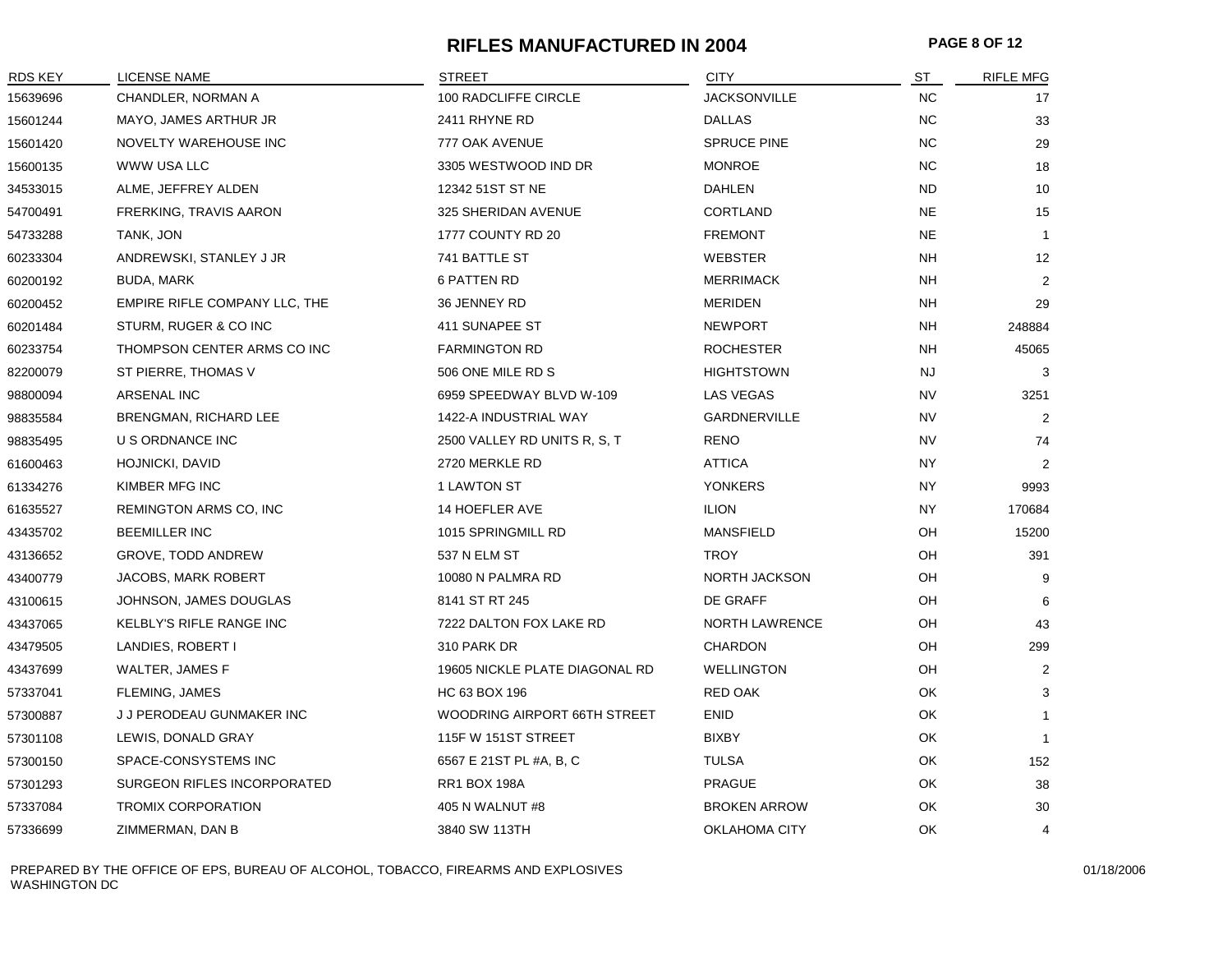#### **RIFLES MANUFACTURED IN 2004 PAGE 9 OF 12**

| <b>RDS KEY</b> | <b>LICENSE NAME</b>                                   | <b>STREET</b>                 | <b>CITY</b>          | ST        | <b>RIFLE MFG</b> |
|----------------|-------------------------------------------------------|-------------------------------|----------------------|-----------|------------------|
| 99300756       | CELESTE, TIMOTHY MATTHEW                              | 548 MENLO DR N                | <b>KEIZER</b>        | OR.       |                  |
| 99337436       | THOMA, RICHARD L                                      | 31244 BLUEBERRY HILL RD       | <b>LEBANON</b>       | OR.       | $\overline{1}$   |
| 99337182       | TNW FIRERMS INC                                       | 55325 TIMBER RD BLDG A        | <b>VERNONIA</b>      | OR.       | 197              |
| 82338992       | BORDEN, JAMES F                                       | <b>RR 1 BOX 250BC</b>         | <b>SPRINGVILLE</b>   | PA        | 13               |
| 82300212       | <b>CLASSIC PISTOL INC</b>                             | 1310 INDUSTRIAL BLVD          | <b>SOUTHAMPTON</b>   | PA        | 10               |
| 82300912       | <b>GENERAL BALLISTICS INC</b>                         | RTE 715 RR #6                 | SAYLORSBURG          | PA        | 2                |
| 82339102       | HAMMONDS, CLARENCE H                                  | 415 GREENWAY                  | <b>RED LION</b>      | <b>PA</b> | -1               |
| 82300331       | KBINC                                                 | 5480 LINGLESTOWN RD           | <b>HARRISBURG</b>    | <b>PA</b> | 3440             |
| 82339132       | <b>KEYSTONE SPORTING ARMS INC</b>                     | 8920 STATE RT 405             | <b>MILTON</b>        | PA        | 27920            |
| 82340096       | SMITH, KENNETH M SR                                   | 450 SMITH LN                  | PALMYRA              | PA        | 4                |
| 15736284       | CANNON, CLAYTON JAMES JR                              | 5176 INDIAN BRANCH RD         | <b>HARTSVILLE</b>    | <b>SC</b> | 2                |
| 15735931       | JARRETT RIFLES INC                                    | 383 BROWN RD                  | <b>JACKSON</b>       | <b>SC</b> | 175              |
| 34600242       | COTTON, MICHAEL EUGENE                                | 211 EAST 2ND STREET           | <b>VOLGA</b>         | <b>SD</b> | -5               |
| 34600307       | DAKOTA ARMS, INC                                      | 1310 INDUSTRY RD              | <b>STURGIS</b>       | SD        | 434              |
| 34633475       | H S PRECISION INC                                     | 1301 TURBINE DR               | <b>RAPID CITY</b>    | SD        | 728              |
| 34633933       | MAYER, LOUIS                                          | 422 N MAIN                    | <b>ISABEL</b>        | SD        | $\overline{1}$   |
| 34606554       | MILLER ARMS INC                                       | PURL ST BOX 260               | <b>ST ONGE</b>       | SD        | 10               |
| 16236907       | <b>BARRETT FIREARMS MFG INC</b>                       | 5926 MILLER LANE              | <b>MURFREESBORO</b>  | TN        | 1814             |
| 16238778       | NEWMAN, MITCHELL                                      | 2881 OLD COLUMBIA RD          | <b>LEWISBURG</b>     | TN        | $\overline{1}$   |
| 16201448       | SABRE DEFENCE INDUSTRIES LLC                          | 450 ALLIED DR                 | <b>NASHVILLE</b>     | TN        | 295              |
| 57634159       | <b>BRILEY MANUFACTURING INC</b>                       | 1230 LUMPKIN                  | <b>HOUSTON</b>       | <b>TX</b> | 23               |
| 57540686       | C A M III CORPORATION                                 | <b>CO RD 410</b>              | <b>OZONA</b>         | TX        | 2                |
| 57401043       | HCR INC                                               | 5726 MORNINGSIDE DRIVE        | <b>NEW BRAUNFELS</b> | TX        | 52               |
| 57501866       | KLINE, RANDY M                                        | 5424 NEWT PATTERSON RD        | <b>MANSFIELD</b>     | TX        | 12               |
| 57542125       | LAU, MICHAEL RICHARD                                  | 34280 N STATE HWY 108         | <b>MINGUS</b>        | TX        | 20               |
| 57637564       | LONE STAR RIFLE CO INC                                | 11231 ROSE ROAD               | <b>CONROE</b>        | <b>TX</b> | 19               |
| 57600812       | NORMAN, KEITH HAYDEN                                  | 22910 SQUIRREL TREE           | <b>SPRING</b>        | <b>TX</b> | 4                |
| 57500624       | PRIORITY TOOL & MACHINE INC                           | 185 MARK LANE                 | ROYSE CITY           | TX        | $\overline{2}$   |
| 57501654       | RODGERS, JIMMY ELTON & ROGERS, TERESE<br><b>MARIE</b> | 21852 FM 449 SUITE A          | <b>LONGVIEW</b>      | ТX        | 2                |
| 57600942       | STEPHENSON, MELVON K, JR                              | TYLER CO AIRPORT RD, HANGE #5 | <b>WOODVILLE</b>     | TX        | 2                |
| 57434417       | STI INTERNATIONAL, INC                                | 114 HALMAR COVE               | <b>GEORGETOWN</b>    | TX        | 14               |
| 57541806       | STILLERS PRECISION FIREARMS LLC                       | 2405 COUNTRY MEADOW LN        | WYLIE                | TX        | 101              |
| 57501803       | WHITSON, JON DAVID                                    | 3508 EDWARDS                  | <b>PLANO</b>         | <b>TX</b> | $\overline{1}$   |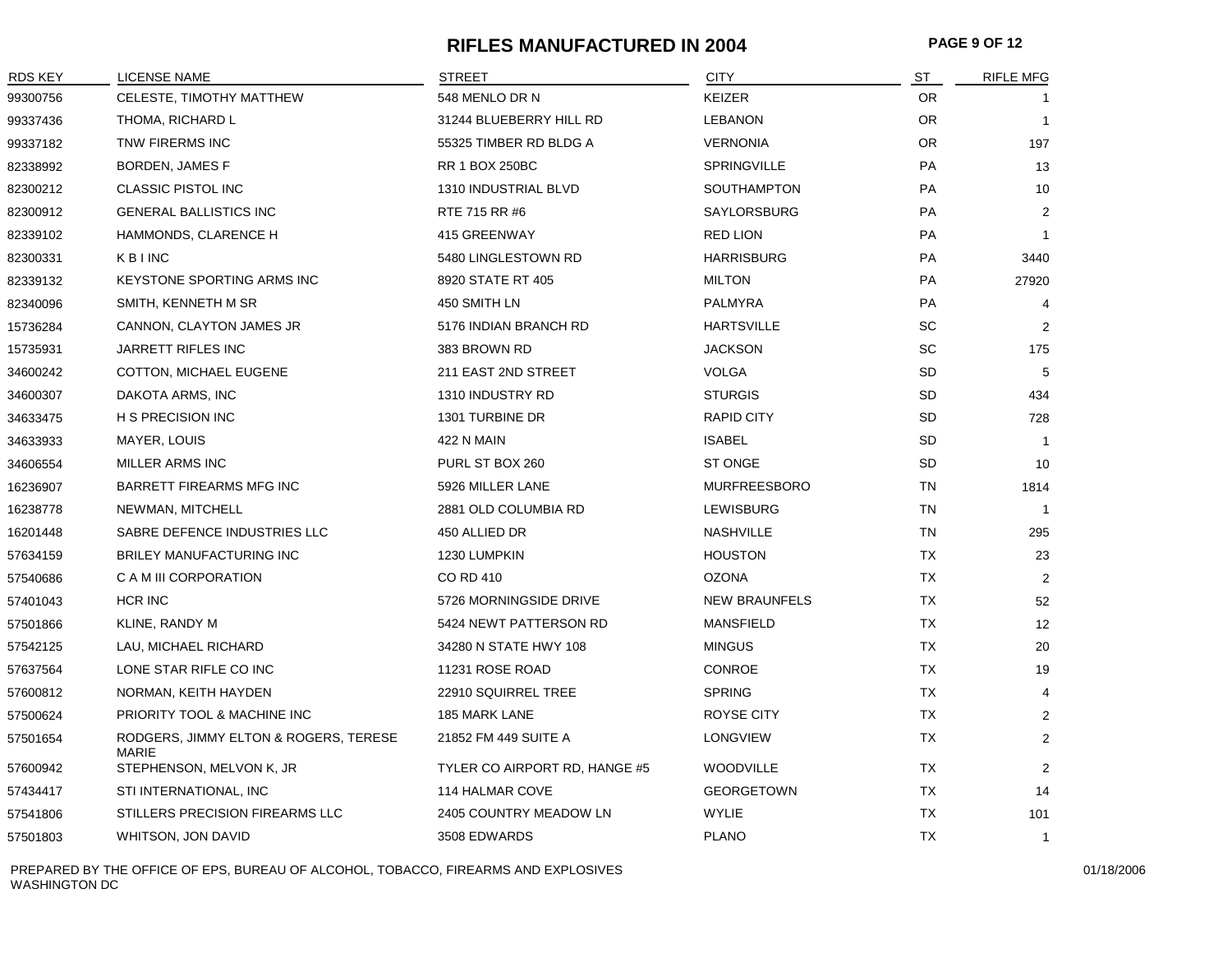#### **RIFLES MANUFACTURED IN 2004 PAGE 10 OF 12**

| <b>RDS KEY</b> | <b>LICENSE NAME</b>             | <b>STREET</b>                | <b>CITY</b>           | ST        | <b>RIFLE MFG</b> |
|----------------|---------------------------------|------------------------------|-----------------------|-----------|------------------|
| 98700523       | 858 ENGINEERING INC             | 6984 S UFIZZI CT             | W JORDAN              | UT        | 2                |
| 98787363       | ARMS TECHNOLOGY INC             | 2779 DIRECTORS ROW           | <b>SALT LAKE CITY</b> | UT        | 1813             |
| 98700554       | ECHOLS, D'ARCY                  | 98 WEST 300 SOUTH - UNIT #25 | MILLVILLE             | UT        | $\overline{4}$   |
| 98706281       | LAR MANUFACTURING INC           | 4133 WEST FARM RD            | <b>WEST JORDAN</b>    | UT        | 1122             |
| 98700368       | <b>VECTOR ARMS INC</b>          | 270 W 500 NO                 | NORTH SALT LAKE       | UT        | 1477             |
| 98734724       | ZDF IMPORT/EXPORT, LLC          | 2090 N REDWOOD RD #40        | <b>SALT LAKE CITY</b> | UT        | 234              |
| 15400704       | ALEXANDER ARMS LLC              | RT 114                       | <b>RADFORD</b>        | VA        | 106              |
| 60300182       | BILLADO, KEITH A                | <b>86 WEST STREET ROAD</b>   | <b>FAIRFIELD</b>      | VT        | $\overline{2}$   |
| 60333217       | <b>CENTURY ARMS INC</b>         | 236 BRYCE BLVD               | <b>FAIRFAX</b>        | VT        | 10655            |
| 99101098       | <b>AERO PRECISION INC</b>       | 2338 HOLGATE ST S            | <b>TACOMA</b>         | <b>WA</b> | 610              |
| 99137453       | JOHNSON, VALERIE ANNE           | 75B ABBOTT RD                | <b>ELMA</b>           | <b>WA</b> | 125              |
| 99114520       | <b>OLYMPIC ARMS INC</b>         | 624 OLD PACIFIC HWY SE       | <b>OLYMPIA</b>        | <b>WA</b> | 6554             |
| 99138355       | SWEETLAND, RUSSELL F & VIRGINIA | 279 LAMBERT CREEK RD         | <b>REPUBLIC</b>       | <b>WA</b> | $\mathbf{1}$     |
| 99100854       | <b>TOTAL SILENCE INC</b>        | 30217 108TH SE               | <b>AUBURN</b>         | <b>WA</b> | $\mathbf{1}$     |
| 99100572       | <b>TUCKER, MARK S</b>           | 3380 REEVES RD               | <b>SUNNYSIDE</b>      | <b>WA</b> | 3                |
| 99100713       | <b>WAFFENFABRIK HEIN LLC</b>    | S 107 CROSBY                 | <b>TEKOA</b>          | <b>WA</b> | 5                |
| 33900732       | <b>EAST RIDGE GUN CO INC</b>    | 6319 5TH AVE                 | <b>BANCROFT</b>       | WI        | 74               |
| 33937339       | <b>GRAETZ, ERIC JAY</b>         | N5391 COUNTY RD S            | <b>POUND</b>          | WI        | 98               |
| 33900697       | LAUER, STEVEN MICHAEL           | 3601 129TH ST                | <b>CHIPPEWA FALLS</b> | WI        | 283              |
| 33901004       | RAETHER, GARY PAUL              | W 266 N 1455 NORTH AVE       | <b>WAUKESHA</b>       | WI        | 11               |
| 45500132       | MELVIN FORBES ENTERPRISES LLC   | 214 PRICE ST                 | <b>GRANVILLE</b>      | <b>WV</b> | 97               |
| 58300386       | <b>BALLARD RIFLE LLC</b>        | 113 W YELLOWSTONE            | <b>CODY</b>           | <b>WY</b> | 127              |
|                |                                 |                              |                       |           |                  |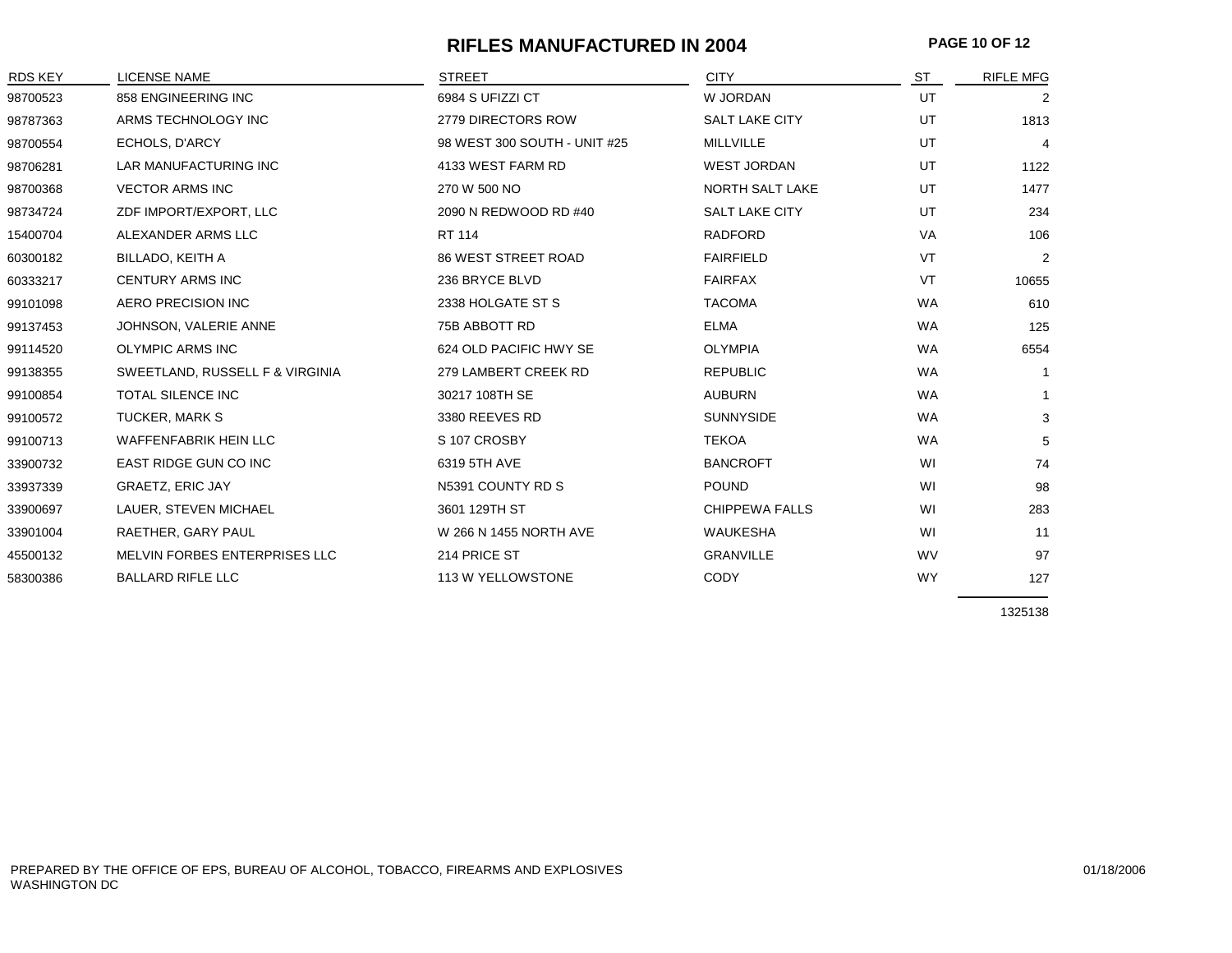## **SHOTGUNS MANUFACTURED IN 2004 PAGE 11 OF 12**

| RDS KEY  | <b>LICENSE NAME</b>                         | <b>STREET</b>                                     | <b>CITY</b>         | ST        | <b>SHOTGUN MFG</b> |
|----------|---------------------------------------------|---------------------------------------------------|---------------------|-----------|--------------------|
| 99200480 | HOPPER, DENNIS LOVE HARMON, STEPHEN MICHAEL | 2600 W HACKAMORE RD                               | WASILLA             | AK        | 7                  |
| 57134716 | WILSONS GUN SHOP INC                        | 2234 CR 719                                       | <b>BERRYVILLE</b>   | AR        | 316                |
| 99536443 | <b>BOB GIBBONS &amp; SON INC</b>            | 2911 WINONA AVE                                   | <b>BURBANK</b>      | CA        |                    |
| 97738092 | ROGUE RIV RIFLEWORKS INC/JOHN RIBGY & CO    | 500 LINNE RD STE D                                | <b>PASO ROBLES</b>  | CA        | 2                  |
| 60634862 | CONNECTICUT SHOTGUN MANUFACTURING CO        | <b>100 BURRITT STREET</b>                         | <b>NEW BRITAIN</b>  | <b>CT</b> | 119                |
| 60600773 | O F MOSSBERG & SONS INC                     | 7 GRASSO AVE                                      | NORTH HAVEN         | CT        | 208313             |
| 60636056 | US REPEATING ARMS COMPANY                   | 344 WINCHESTER AVE                                | <b>NEW HAVEN</b>    | <b>CT</b> | 36373              |
| 15904089 | MCCULLOUGH, JONATHAN ALAN                   | 2619 HWY 29 SOUTH                                 | <b>CANTONMENT</b>   | FL.       |                    |
| 15840168 | <b>FATS INC</b>                             | 7340 MCGINNIS FERRY RD                            | <b>SUWANEE</b>      | GA        | 19                 |
| 98235063 | HOENIG, GEORGE                              | 6521 MORTON DR                                    | <b>BOISE</b>        | ID        | $\overline{7}$     |
| 54800246 | VERNEY-CARRON USA INC                       | 320 COURT ST                                      | <b>CLAY CENTER</b>  | KS        | 2500               |
| 60400253 | H & R 1871, LLC                             | 60 INDUSTRIAL ROWE                                | <b>GARDNER</b>      | MA        | 116346             |
| 60433152 | SAVAGE ARMS, INC                            | 100 SPRINGDALE RD                                 | WESTFIELD           | МA        | 3883               |
| 85234687 | AIM INC                                     | 19200 MIDDLETOWN RD                               | <b>PARKTON</b>      | MD        | 86                 |
| 85207699 | BERETTA U S A CORPORATION                   | 17601 BERETTA DR                                  | <b>ACCOKEEK</b>     | <b>MD</b> | 7553               |
| 54339117 | MOORE, LEONARD J & MOORE, RUBY L            | 35 BLANK RD                                       | <b>RICHLAND</b>     | MO.       |                    |
| 54338073 | MUTSCHLER, DOUGLAS A                        | RT 2 BOX 756                                      | <b>NEWBURG</b>      | <b>MO</b> | 22                 |
| 98100442 | TVARVSEK, DARREL D                          | 437 1ST                                           | <b>HAUPE</b>        | MT        |                    |
| 15601763 | THERMAL METAL TREATING INC                  | 9546 HWY 211 E                                    | ABERDEEN            | NC.       | 462                |
| 60201484 | STURM, RUGER & CO INC                       | 411 SUNAPEE ST                                    | <b>NEWPORT</b>      | NH        | 7405               |
| 61635527 | REMINGTON ARMS CO, INC                      | 14 HOEFLER AVE                                    | <b>ILION</b>        | <b>NY</b> | 319702             |
| 99300756 | CELESTE, TIMOTHY MATTHEW                    | 548 MENLO DR N                                    | <b>KEIZER</b>       | <b>OR</b> | 2                  |
| 82339793 | <b>BLOCK, HOWARD JOSEPH</b>                 | 9138 WEST CHESTER PIKE                            | <b>UPPER DARBY</b>  | <b>PA</b> |                    |
| 82333855 | TAR HUNT CUSTOM RIFLES INC                  | 101 DOGTOWN RD                                    | <b>BLOOMSBURG</b>   | PA        | 29                 |
| 34600307 | DAKOTA ARMS, INC                            | 1310 INDUSTRY RD                                  | <b>STURGIS</b>      | <b>SD</b> | 67                 |
| 34633475 | H S PRECISION INC                           | 1301 TURBINE DR                                   | <b>RAPID CITY</b>   | <b>SD</b> | 12                 |
| 57434208 | MAVERICK ARMS, INC                          | INDUSTRIAL BLVD MAVERICK CO DEVLPT<br><b>PARK</b> | <b>EAGLE PASS</b>   | <b>TX</b> | 28334              |
| 57501330 | SOUTHLAKE MANUFACTURING INC                 | 104 & 104A E MAIN ST                              | <b>CLARKSVILLE</b>  | <b>TX</b> |                    |
| 33901941 | KINNEY, TERRENCE MICHAEL                    | 1211 120TH ST                                     | <b>NEW RICHMOND</b> | WI        | -1                 |
| 33933175 | US COMPETITION ARMS INC                     | 1925 ROOSEVELT AVE                                | <b>RACINE</b>       | WI        | 205                |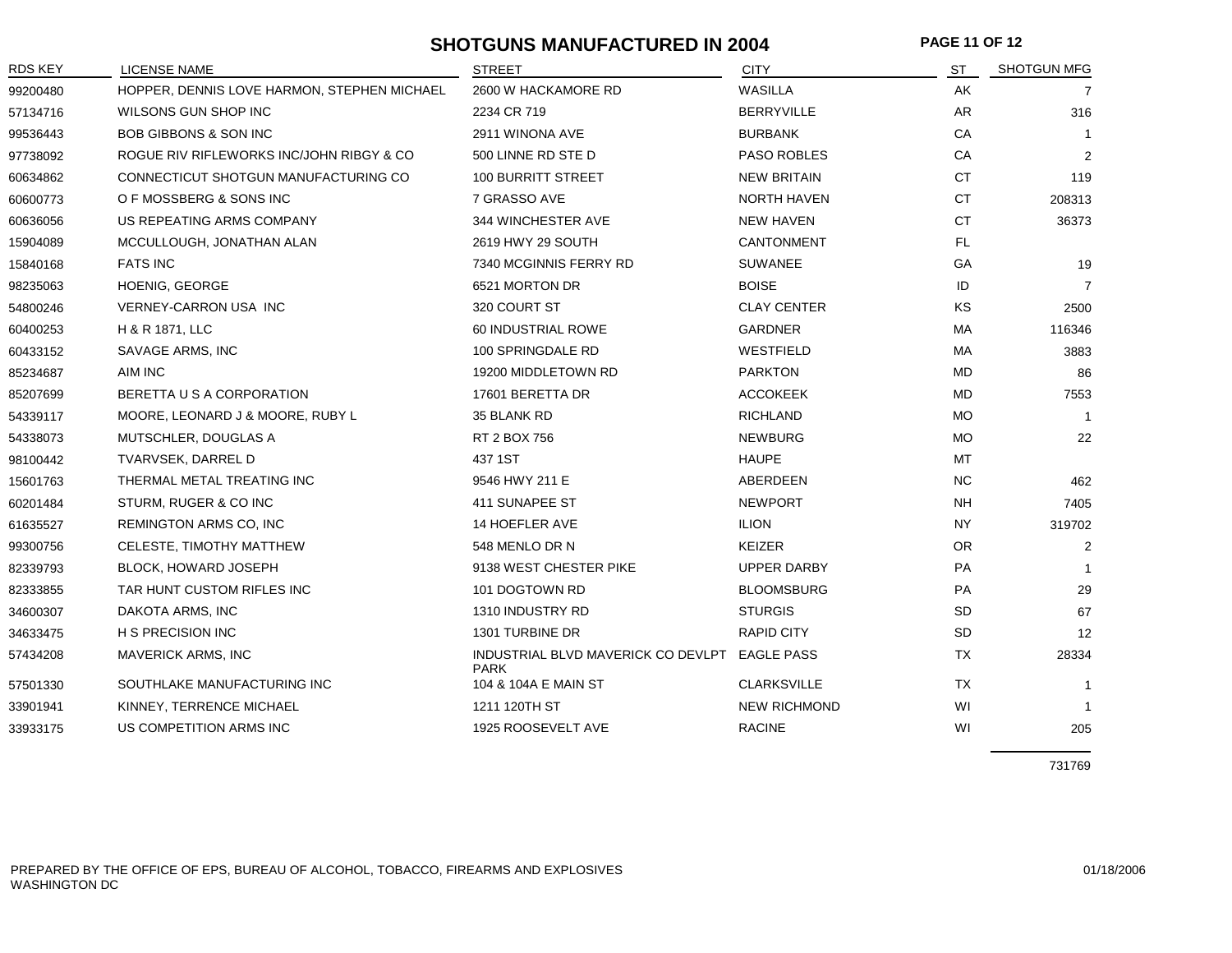# **MISC. FIREARMS MANUFACTURED IN 2004** PAGE 12 OF 12

| <b>RDS KEY</b> | <b>LICENSE NAME</b>                            | <b>STREET</b>                                     | <b>CITY</b>           | <b>ST</b> | <b>MISC FA MFG</b> |
|----------------|------------------------------------------------|---------------------------------------------------|-----------------------|-----------|--------------------|
| 98601115       | SOURCE MANUFACTURING LLC                       | 1725 W WILLIAMS DR STE 23                         | <b>PHOENIX</b>        | AZ        | 39                 |
| 60636014       | ALVAREZ, SAMUEL W & KUBALA, THOMAS             | 1223 MOUNT VERNON RD                              | <b>SOUTHINGTON</b>    | <b>CT</b> | 5                  |
| 60600773       | O F MOSSBERG & SONS INC                        | 7 GRASSO AVE                                      | <b>NORTH HAVEN</b>    | <b>CT</b> | 10971              |
| 15904089       | MCCULLOUGH, JONATHAN ALAN                      | 2619 HWY 29 SOUTH                                 | <b>CANTONMENT</b>     | <b>FL</b> |                    |
| 15840168       | <b>FATS INC</b>                                | 7340 MCGINNIS FERRY RD                            | <b>SUWANEE</b>        | GA        | 13                 |
| 98200007       | OCTOBER COUNTRY MUZZLELOADING, INC             | 6272 N GOVERNMENT WAY                             | COEUR D ALENE         | ID        | 3                  |
| 60433152       | SAVAGE ARMS, INC                               | 100 SPRINGDALE RD                                 | WESTFIELD             | MA        | 396                |
| 98100442       | TVARVSEK, DARREL D                             | 437 1ST                                           | <b>HAUPE</b>          | <b>MT</b> |                    |
| 60200575       | ROE CORP                                       | 488 OAK ST                                        | <b>NEWPORT</b>        | <b>NH</b> | 1105               |
| 43400315       | DREES, SCOTT ADAM & JANOWSKI, DAVID MICHAEL II | 3442 S MAIN ST                                    | ROCK CREEK            | OH        | 3                  |
| 43437065       | <b>KELBLY'S RIFLE RANGE INC</b>                | 7222 DALTON FOX LAKE RD                           | <b>NORTH LAWRENCE</b> | OH        | 373                |
| 43401317       | SUCHKA, MICHAEL B                              | 43970 WHIPPOORWILL RD                             | <b>CLARINGTON</b>     | OH        | 62                 |
| 82313090       | NAVAL CO INC                                   | 4747 COLD SPRING CREAMERY RD                      | <b>DOYLESTOWN</b>     | PA        | 43                 |
| 82311979       | ROBERT HART & SON INC                          | 401 MONTGOMERY ST                                 | <b>NESCOPECK</b>      | PA        | 5                  |
| 34600307       | DAKOTA ARMS, INC                               | 1310 INDUSTRY RD                                  | <b>STURGIS</b>        | <b>SD</b> | 549                |
| 57434208       | <b>MAVERICK ARMS, INC</b>                      | INDUSTRIAL BLVD MAVERICK CO DEVLPT<br><b>PARK</b> | <b>EAGLE PASS</b>     | <b>TX</b> | 5702               |
| 33937339       | <b>GRAETZ, ERIC JAY</b>                        | N5391 COUNTY RD S                                 | <b>POUND</b>          | WI        | 239                |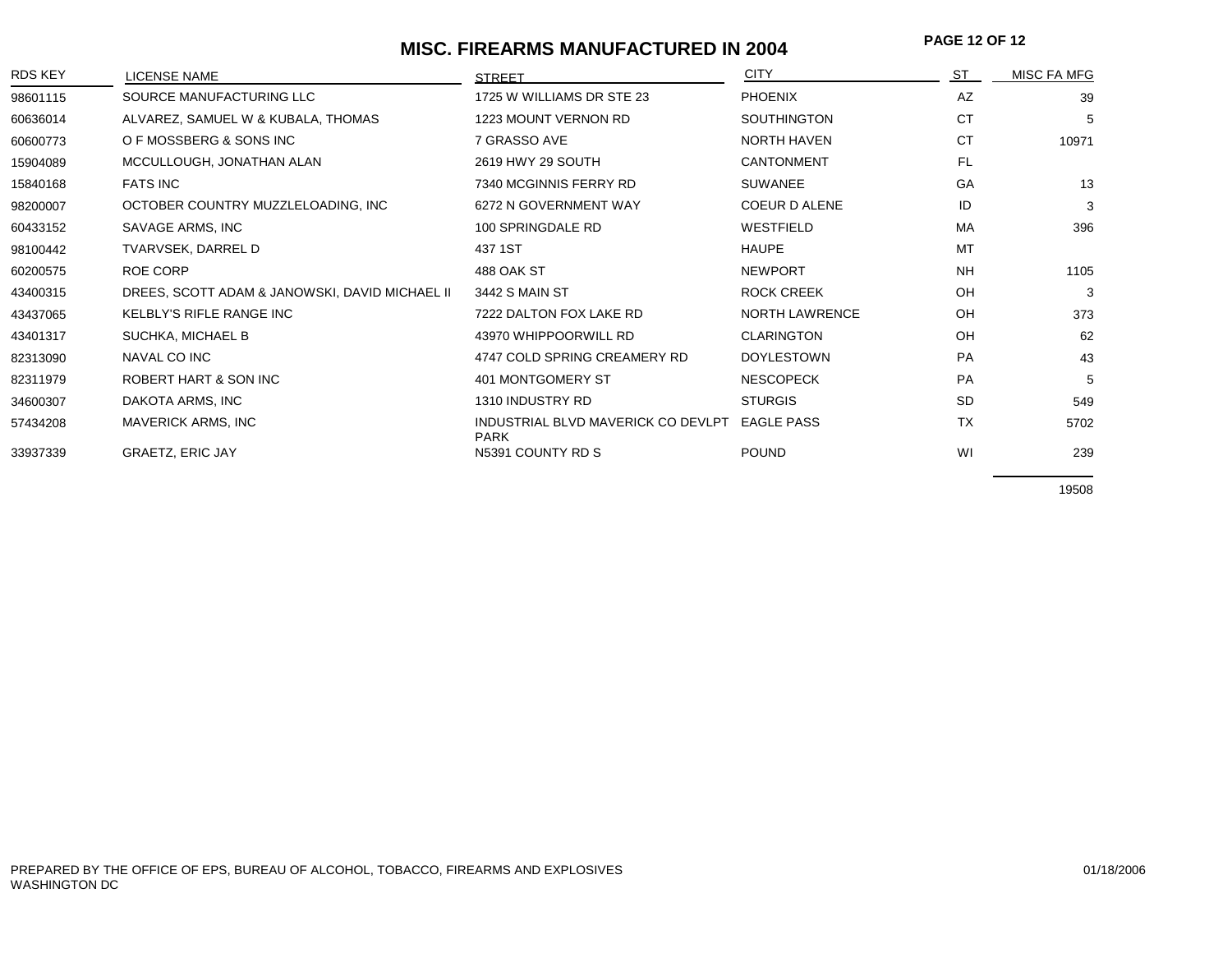|                |                                        | <b>PISTOLS EXPORTED IN 2004</b> |                      | PAGE 1 OF 6 |                |
|----------------|----------------------------------------|---------------------------------|----------------------|-------------|----------------|
| <b>RDS KEY</b> | <b>LICENSE NAME</b>                    | <b>STREET</b>                   | <b>CITY</b>          | <b>ST</b>   | <b>PISTOLS</b> |
| 98614472       | STURM, RUGER & CO INC                  | 200 RUGER RD                    | PRESCOTT             | AZ          | 1172           |
| 60633345       | COLT'S MANUFACTURING CO LLC            | 545 NEWPARK AVE                 | <b>WEST HARTFORD</b> | <b>CT</b>   | 111            |
| 60635829       | WILDEY F A INC                         | 45 ANGEVINE RD                  | WARREN               | <b>CT</b>   | 16             |
| 15923596       | TAURUS INTERNATIONAL MANUFACTURING INC | 16175 NW 49TH AVE               | MIAMI                | <b>FL</b>   | 1494           |
| 15904089       | MCCULLOUGH, JONATHAN ALAN              | 2619 HWY 29 SOUTH               | CANTONMENT           | FL          |                |
| 15840168       | <b>FATS INC</b>                        | 7340 MCGINNIS FERRY RD          | <b>SUWANEE</b>       | GA          | 144            |
| 33635433       | REESE, DAVID                           | 911 W MAIN ST                   | <b>GENESEO</b>       | IL.         | 191            |
| 33637004       | ROCK RIVER ARMS INC                    | 1042 CLEVELAND RD               | <b>COLONA</b>        | IL.         | 5              |
| 60435456       | SAEILO, INC                            | 130 GODDARD MEMORIAL DR         | <b>WORCESTER</b>     | МA          | 20             |
| 60410395       | <b>SMITH &amp; WESSON CORP</b>         | 2100 ROOSEVELT AVE              | <b>SPRINGFIELD</b>   | <b>MA</b>   | 6115           |
| 85207699       | BERETTA U S A CORPORATION              | 17601 BERETTA DR                | <b>ACCOKEEK</b>      | <b>MD</b>   | 1760           |
| 60106460       | SMITH & WESSON CORP                    | <b>19 AVIATION DR</b>           | <b>HOULTON</b>       | ME          | 781            |
| 34137259       | E ARTHUR BROWN CO INC                  | 4353 STATE HWY 27 E             | ALEX                 | MN          | $\mathbf{1}$   |
| 98100442       | TVARVSEK, DARREL D                     | 437 1ST                         | <b>HAUPE</b>         | MT          |                |
| 60233754       | THOMPSON CENTER ARMS CO INC            | <b>FARMINGTON RD</b>            | <b>ROCHESTER</b>     | <b>NH</b>   | 95             |
| 60200598       | <b>SIGARMS INC</b>                     | <b>18 INDUSTRIAL DR</b>         | <b>EXETER</b>        | <b>NH</b>   | 625            |
| 61334276       | KIMBER MFG INC                         | 1 LAWTON ST                     | <b>YONKERS</b>       | <b>NY</b>   | 861            |
| 61636016       | DAN WESSON CORP                        | 5169 ROUTE 12 SOUTH             | <b>NORWICH</b>       | <b>NY</b>   | 27             |
| 82300212       | <b>CLASSIC PISTOL INC</b>              | 1310 INDUSTRIAL BLVD            | <b>SOUTHAMPTON</b>   | PA          | $\mathbf{1}$   |
| 57434417       | STI INTERNATIONAL, INC                 | 114 HALMAR COVE                 | <b>GEORGETOWN</b>    | TX          | 1504           |
| 98734026       | NORTH AMERICAN ARMS INC                | 2150 S 950 E                    | <b>PROVO</b>         | UT          | 35             |
| 99114520       | <b>OLYMPIC ARMS INC</b>                | 624 OLD PACIFIC HWY SE          | <b>OLYMPIA</b>       | <b>WA</b>   | 1              |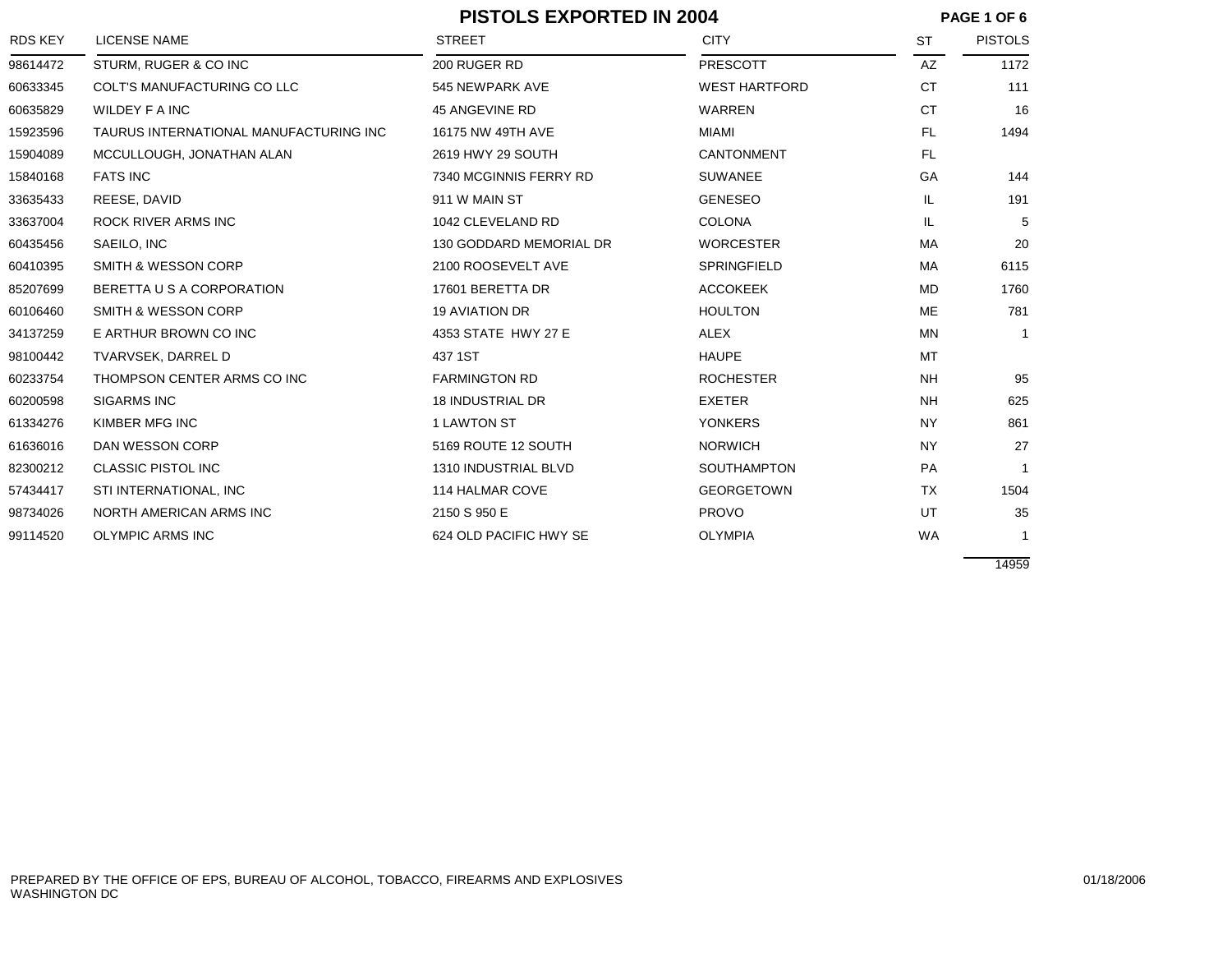#### **REVOLVERS EXPORTED IN 2004**

| <b>RDS KEY</b> | LICENSE NAME                           | <b>STREET</b>       | <b>CITY</b>          | ST        | <b>REVOLVERS</b> |
|----------------|----------------------------------------|---------------------|----------------------|-----------|------------------|
| 60633345       | COLT'S MANUFACTURING CO LLC            | 545 NEWPARK AVE     | <b>WEST HARTFORD</b> | СT        | 3                |
| 15923596       | TAURUS INTERNATIONAL MANUFACTURING INC | 16175 NW 49TH AVE   | MIAMI                | <b>FL</b> | 855              |
| 15904089       | MCCULLOUGH, JONATHAN ALAN              | 2619 HWY 29 SOUTH   | CANTONMENT           | FL        |                  |
| 60410395       | SMITH & WESSON CORP                    | 2100 ROOSEVELT AVE  | <b>SPRINGFIELD</b>   | MA        | 20291            |
| 98100442       | TVARVSEK, DARREL D                     | 437 1ST             | <b>HAUPE</b>         | MT        |                  |
| 60201484       | STURM, RUGER & CO INC                  | 411 SUNAPEE ST      | <b>NEWPORT</b>       | <b>NH</b> | 2618             |
| 61636016       | DAN WESSON CORP                        | 5169 ROUTE 12 SOUTH | <b>NORWICH</b>       | <b>NY</b> | 8                |
| 98734026       | NORTH AMERICAN ARMS INC                | 2150 S 950 E        | <b>PROVO</b>         | UT        | 347              |
|                |                                        |                     |                      |           |                  |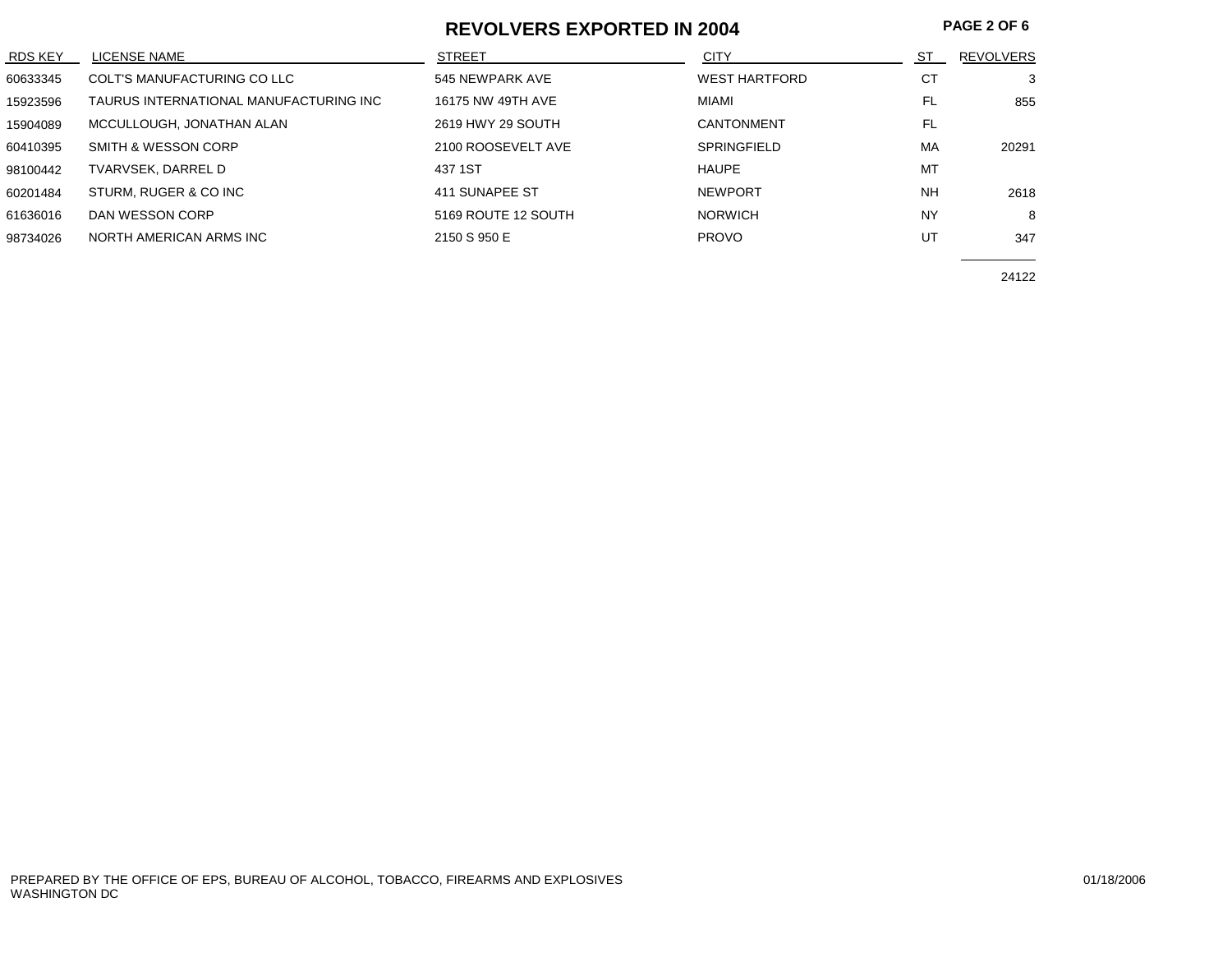## **RIFLES EXPORTED IN 2004 PAGE 3 OF 6**

| RDS KEY  | <b>LICENSE NAME</b>                             | <b>STREET</b>              | City                 | ST        | <b>RIFLE EXP</b> |
|----------|-------------------------------------------------|----------------------------|----------------------|-----------|------------------|
| 98635726 | MCMILLAN BROS RIFLE CO, INC                     | 1638 W KNUDSON SUITE B     | <b>PHOENIX</b>       | AZ        | 5                |
| 98636542 | ROBAR COMPANIES, INC                            | 21438 N 7TH AVE SUITE B    | <b>PHOENIX</b>       | AZ        | $\mathbf{1}$     |
| 98637328 | LAZZERONI, INC                                  | 1415 S CHERRY              | <b>TUCSON</b>        | AZ        | $\mathbf{1}$     |
| 98600975 | <b>BUSHMASTER FIREARMS INC</b>                  | 1070 METRIC DRIVE          | LAKE HAVASU CITY     | AZ        | 25               |
| 98614472 | STURM, RUGER & CO INC                           | 200 RUGER RD               | <b>PRESCOTT</b>      | AZ        | 135              |
| 97738092 | ROGUE RIV RIFLEWORKS INC/JOHN RIBGY & CO        | 500 LINNE RD STE D         | <b>PASO ROBLES</b>   | CA        | 13               |
| 60600252 | MARLIN FIREARMS COMPANY, THE                    | 100 KENNA DR               | NORTH HAVEN          | СT        | 9139             |
| 60636056 | US REPEATING ARMS COMPANY                       | 344 WINCHESTER AVE         | <b>NEW HAVEN</b>     | <b>CT</b> | 6448             |
| 60600520 | <b>COLT DEFENSE LLC</b>                         | 547 NEW PARK AVE           | <b>WEST HARTFORD</b> | СT        | 493              |
| 60633345 | COLT'S MANUFACTURING CO LLC                     | 545 NEWPARK AVE            | <b>WEST HARTFORD</b> | СT        | 47               |
| 15923596 | TAURUS INTERNATIONAL MANUFACTURING INC          | 16175 NW 49TH AVE          | <b>MIAMI</b>         | FL.       | 177              |
| 15917454 | KNIGHT, CHARLES REED JR                         | 701 COLUMBIA BLVD          | <b>TITUSVILLE</b>    | FL.       | 29               |
| 15904089 | MCCULLOUGH, JONATHAN ALAN                       | 2619 HWY 29 SOUTH          | CANTONMENT           | FL.       |                  |
| 98200154 | ROGUE RIFLE COMPANY, INC                        | 1140 36TH ST N SUITE B     | <b>LEWISTON</b>      | ID        | 638              |
| 33636039 | <b>ARMALITE INC</b>                             | 745 S HANFORD ST           | <b>GENESEO</b>       | IL        | 284              |
| 46100968 | <b>BLUEGRASS ARMORY LLC</b>                     | <b>145 ORCHARD STREET</b>  | <b>RICHMOND</b>      | KY        | 159              |
| 46137026 | REMINGTON ARMS COMPANY, INC                     | <b>22 RIFE TRAIL</b>       | <b>HICKORY</b>       | <b>KY</b> | 9223             |
| 60400253 | H & R 1871, LLC                                 | 60 INDUSTRIAL ROWE         | <b>GARDNER</b>       | MA        | 1467             |
| 60433152 | SAVAGE ARMS, INC                                | 100 SPRINGDALE RD          | WESTFIELD            | МA        | 3479             |
| 85211500 | MC KEE, INC                                     | 8725 BOLLMAN PLACE #1      | SAVAGE               | MD        | 3                |
| 60134465 | <b>BUSHMASTER FIREARMS BFI/QUALITY PARTS CO</b> | 999 ROOSEVELT TRAIL BLDG 3 | <b>WINDHAM</b>       | ME        | 295              |
| 34136974 | <b>JP ENTERPRISES INC</b>                       | 7605 128TH ST N BUILDING   | WHITE BEAR LAKE      | <b>MN</b> | 28               |
| 98133799 | POWDER RIVER RIFLE CO INC                       | 201 CENTENNIAL DR          | <b>BIG TIMBER</b>    | <b>MT</b> | 13               |
| 98100442 | <b>TVARVSEK, DARREL D</b>                       | 437 1ST                    | <b>HAUPE</b>         | MT        |                  |
| 15601420 | NOVELTY WAREHOUSE INC                           | 777 OAK AVENUE             | <b>SPRUCE PINE</b>   | <b>NC</b> | $\overline{2}$   |
| 60233754 | THOMPSON CENTER ARMS CO INC                     | <b>FARMINGTON RD</b>       | <b>ROCHESTER</b>     | <b>NH</b> | 69               |
| 60200598 | <b>SIGARMS INC</b>                              | <b>18 INDUSTRIAL DR</b>    | <b>EXETER</b>        | <b>NH</b> | 62               |
| 60201484 | STURM, RUGER & CO INC                           | 411 SUNAPEE ST             | <b>NEWPORT</b>       | <b>NH</b> | 15273            |
| 61334276 | KIMBER MFG INC                                  | 1 LAWTON ST                | <b>YONKERS</b>       | ΝY        | 291              |
| 61635527 | REMINGTON ARMS CO, INC                          | 14 HOEFLER AVE             | <b>ILION</b>         | <b>NY</b> | 14015            |
| 43437065 | KELBLY'S RIFLE RANGE INC                        | 7222 DALTON FOX LAKE RD    | NORTH LAWRENCE       | OH        | 29               |
| 82300212 | CLASSIC PISTOL INC                              | 1310 INDUSTRIAL BLVD       | <b>SOUTHAMPTON</b>   | PA        | 10               |
| 82338992 | <b>BORDEN, JAMES F</b>                          | <b>RR 1 BOX 250BC</b>      | SPRINGVILLE          | <b>PA</b> | 11               |
| 34633475 | H S PRECISION INC                               | 1301 TURBINE DR            | <b>RAPID CITY</b>    | SD        | 64               |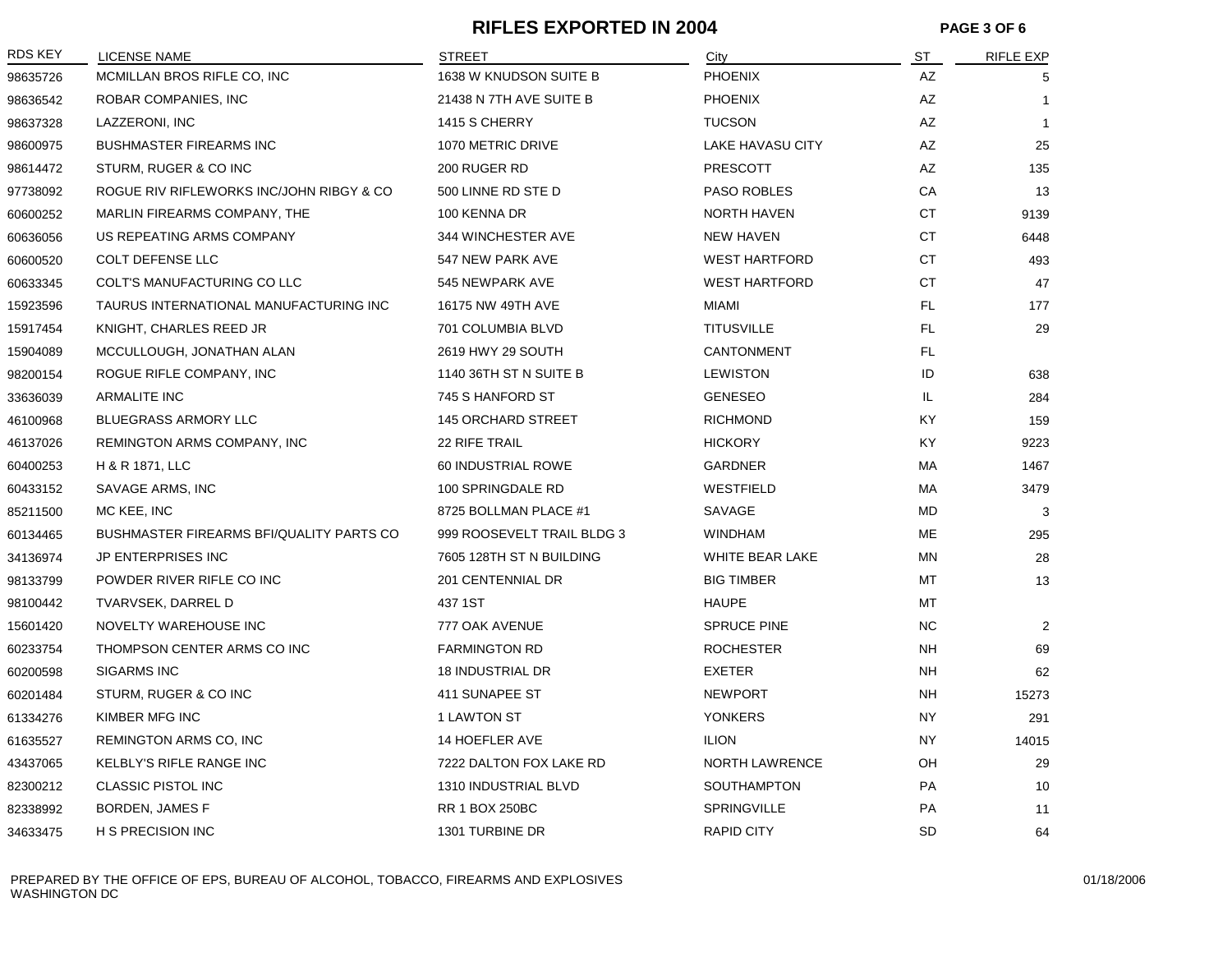### **RIFLES EXPORTED IN 2004 PAGE 4 OF 6**

| LICENSE NAME                    | <b>STREET</b>                 | City                | <b>ST</b> | RIFLE EXP      |
|---------------------------------|-------------------------------|---------------------|-----------|----------------|
| DAKOTA ARMS, INC                | 1310 INDUSTRY RD              | <b>STURGIS</b>      | <b>SD</b> | 13             |
| BARRETT FIREARMS MFG INC        | 5926 MILLER LANE              | <b>MURFREESBORO</b> | <b>TN</b> | 181            |
| STEPHENSON, MELVON K, JR        | TYLER CO AIRPORT RD, HANGE #5 | <b>WOODVILLE</b>    | <b>TX</b> | 2              |
| STI INTERNATIONAL, INC          | 114 HALMAR COVE               | <b>GEORGETOWN</b>   | <b>TX</b> | $\overline{7}$ |
| BRILEY MANUFACTURING INC        | 1230 LUMPKIN                  | <b>HOUSTON</b>      | ТX        | 5              |
| STILLERS PRECISION FIREARMS LLC | 2405 COUNTRY MEADOW LN        | <b>WYLIE</b>        | ТX        | 11             |
| OLYMPIC ARMS INC                | 624 OLD PACIFIC HWY SE        | <b>OLYMPIA</b>      | <b>WA</b> | 159            |
| MELVIN FORBES ENTERPRISES LLC   | 214 PRICE ST                  | <b>GRANVILLE</b>    | <b>WV</b> | 97             |
|                                 |                               |                     |           |                |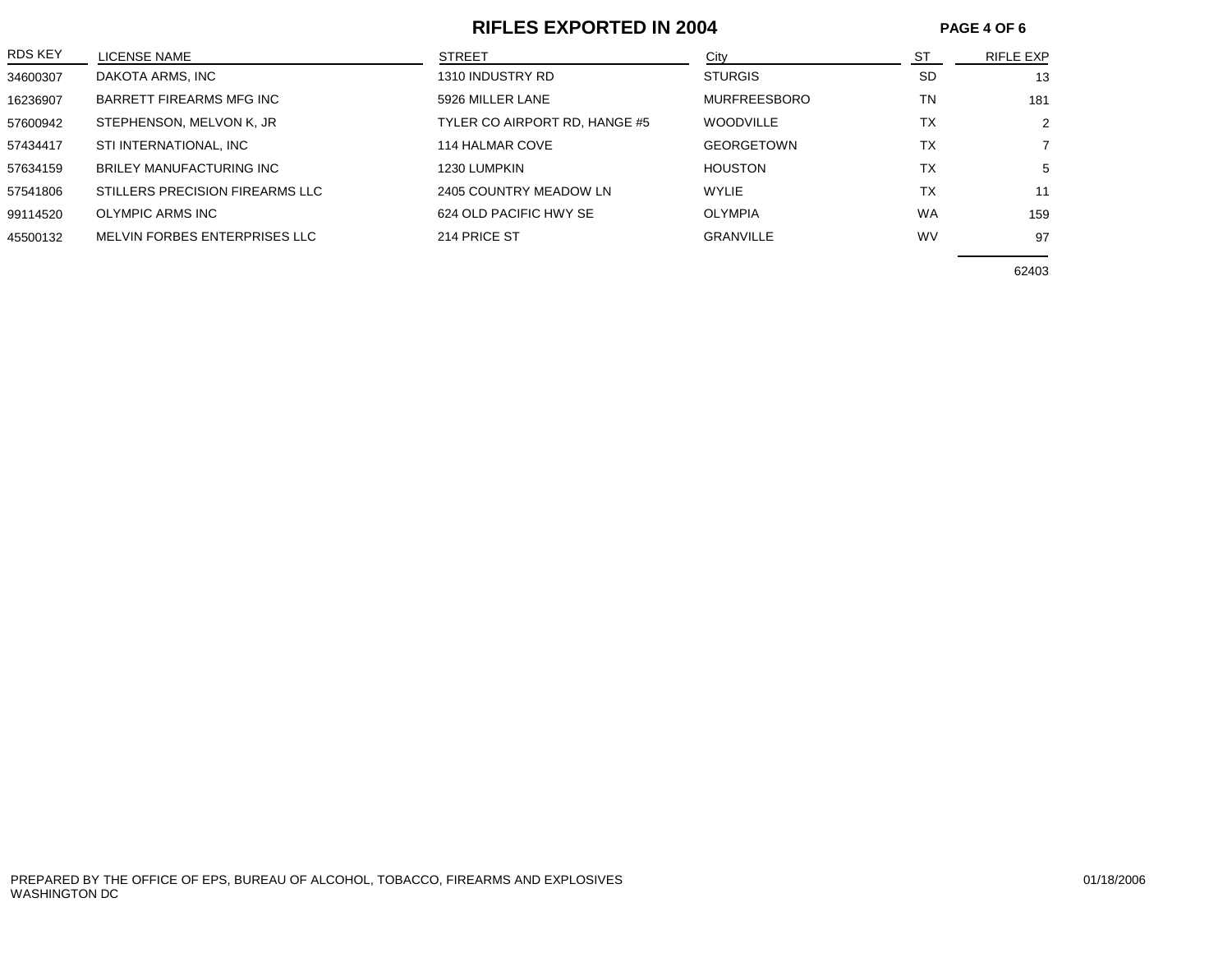#### **SHOTGUNS EXPORTED IN 2004 PAGE 5 OF 6**

| RDS KEY  | <b>LICENSE NAME</b>                      | <b>STREET</b>                                     | <b>CITY</b>        | <b>ST</b> | <b>SHOTGUN EXP</b> |
|----------|------------------------------------------|---------------------------------------------------|--------------------|-----------|--------------------|
| 57134716 | WILSONS GUN SHOP INC                     | 2234 CR 719                                       | <b>BERRYVILLE</b>  | <b>AR</b> | 16                 |
| 97738092 | ROGUE RIV RIFLEWORKS INC/JOHN RIBGY & CO | 500 LINNE RD STE D                                | <b>PASO ROBLES</b> | CA        | 2                  |
| 60600252 | MARLIN FIREARMS COMPANY, THE             | 100 KENNA DR                                      | <b>NORTH HAVEN</b> | <b>CT</b> | 137                |
| 60636056 | US REPEATING ARMS COMPANY                | 344 WINCHESTER AVE                                | <b>NEW HAVEN</b>   | <b>CT</b> | 641                |
| 60600773 | O F MOSSBERG & SONS INC                  | 7 GRASSO AVE                                      | <b>NORTH HAVEN</b> | <b>CT</b> | 6221               |
| 15904089 | MCCULLOUGH, JONATHAN ALAN                | 2619 HWY 29 SOUTH                                 | <b>CANTONMENT</b>  | <b>FL</b> |                    |
| 60400253 | H & R 1871, LLC                          | 60 INDUSTRIAL ROWE                                | <b>GARDNER</b>     | MA        | 1856               |
| 60433152 | SAVAGE ARMS, INC                         | 100 SPRINGDALE RD                                 | WESTFIELD          | MA        | 62                 |
| 85207699 | BERETTA U S A CORPORATION                | 17601 BERETTA DR                                  | <b>ACCOKEEK</b>    | MD        | 304                |
| 98100442 | TVARVSEK, DARREL D                       | 437 1ST                                           | <b>HAUPE</b>       | MT        |                    |
| 60201484 | STURM, RUGER & CO INC                    | 411 SUNAPEE ST                                    | <b>NEWPORT</b>     | <b>NH</b> | 105                |
| 61635527 | <b>REMINGTON ARMS CO, INC.</b>           | <b>14 HOEFLER AVE</b>                             | <b>ILION</b>       | <b>NY</b> | 13772              |
| 82333855 | TAR HUNT CUSTOM RIFLES INC               | 101 DOGTOWN RD                                    | <b>BLOOMSBURG</b>  | <b>PA</b> | 6                  |
| 57634159 | <b>BRILEY MANUFACTURING INC</b>          | 1230 LUMPKIN                                      | <b>HOUSTON</b>     | <b>TX</b> |                    |
| 57434208 | MAVERICK ARMS, INC                       | INDUSTRIAL BLVD MAVERICK CO DEVLPT<br><b>PARK</b> | <b>EAGLE PASS</b>  | <b>TX</b> | 7902               |